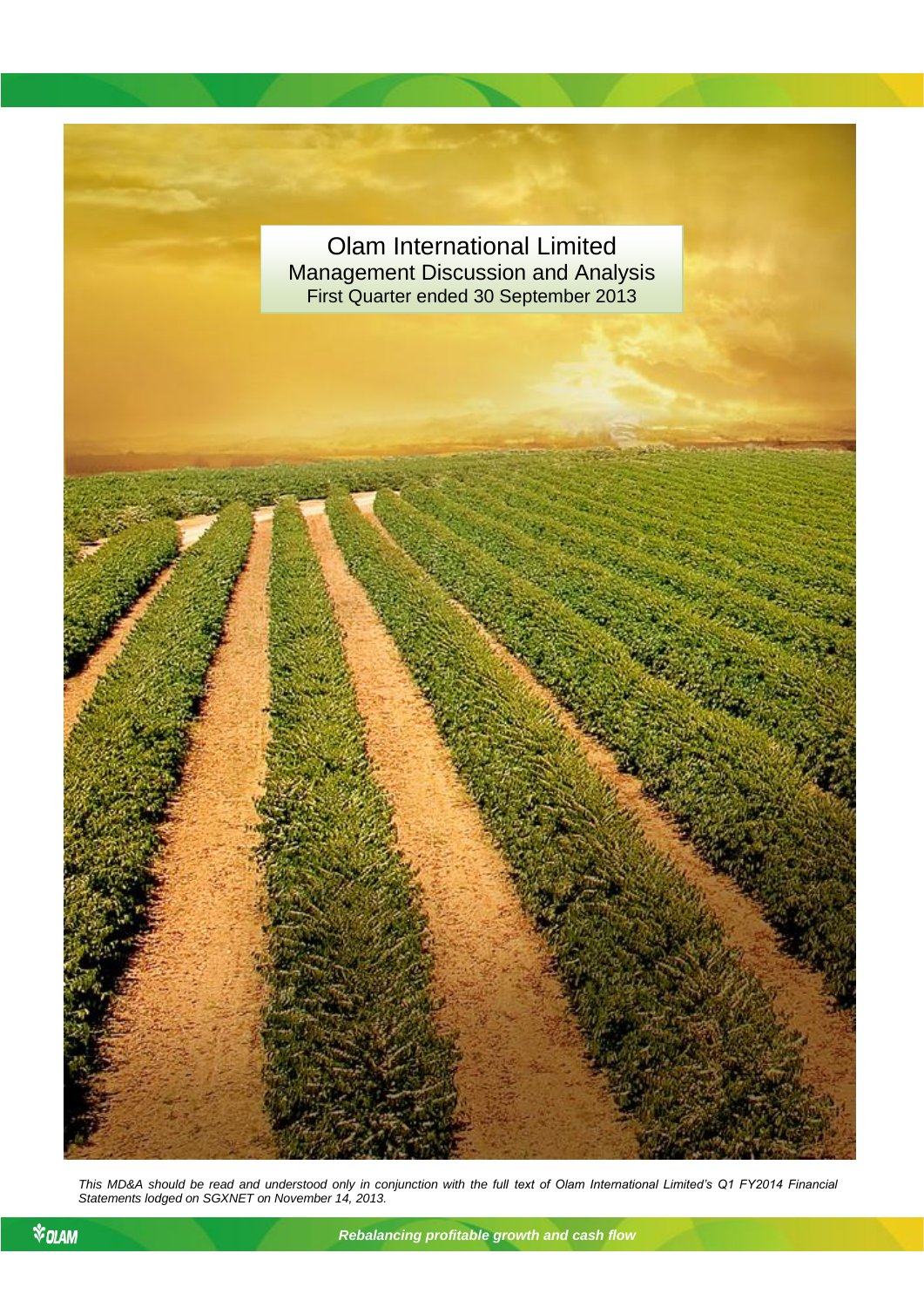# **MANAGEMENT DISCUSSION AND ANALYSIS**

First Quarter ended 30 September 2013 (Q1 FY2014)

# Contents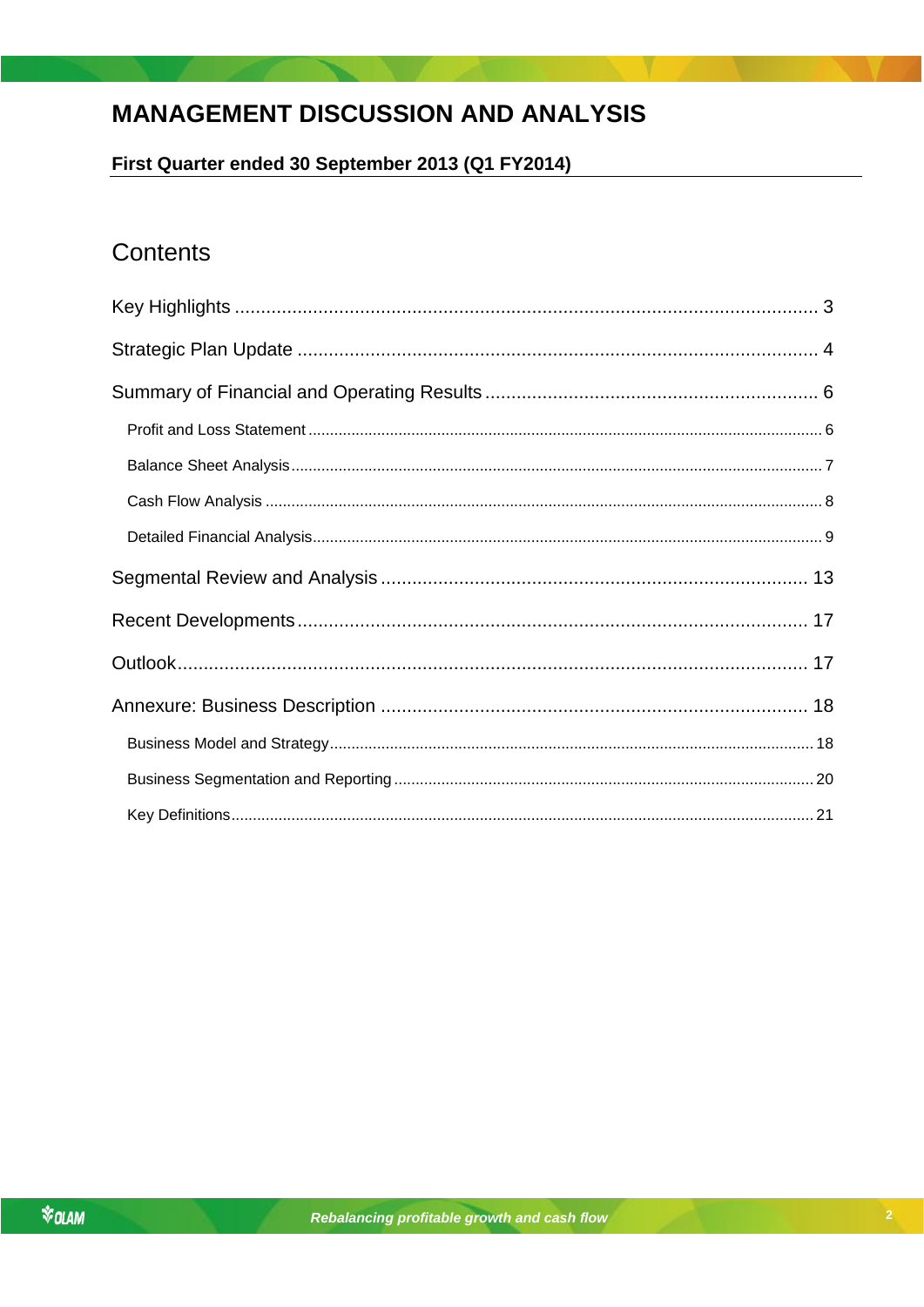# <span id="page-2-0"></span>**Key Highlights**

- We are delivering against our twin objectives of pursuing profitable growth and accelerating free cash flow generation.
- Volumes maintained at 3.67 million metric tonnes compared to an exceptionally high prior corresponding quarter (Q1 FY2013) driven by strong Grains volumes.
- $\div$  Sales Revenue was 7.9% lower primarily on account of softer commodity prices.
- Improved operating efficiency reflected in reduction of overhead growth due to sustained cost management initiatives.
- $\div$  EBITDA up 11.7% to S\$248.9 million on margin expansion from upstream and midstream initiatives as well as organic growth from core supply chain activities.
- PATMI grew by 5.7% to S\$45.6 million.
- Capital expenditure (Capex) reduced by 24.5% compared to Q1 FY2013.
- $\div$  Improved cash flow generation driven by higher operating cash flows, optimised working capital, reduced Capex outflows and release of cash by unlocking value from previous investments.
- Net gearing maintained at 1.93 times, under the 2.0 times ceiling.
- Announced initiatives to release cash of A\$220.0 million and generate capital gain of approximately A\$50.0 million from the sale-and-leaseback of our almond plantation assets and the sale of a cotton gin in Australia.

that we are on course to meet our strategic plan targets and annual budget for FY2014. "We are pleased with the trajectory of the EBITDA and PATMI growth in Q1 FY2014, especially when seen in comparison to a relatively strong Q1 FY2013. This gives us further confidence

"We are making steady progress against the four priorities and six pathways that we announced as a part of our strategic plan. Several initiatives for unlocking value from our investments within various platforms are underway, and we expect to make specific announcements as and when we conclude binding arrangements.

"The focus for the year will continue to be on extracting full value from investments already made, completing the revised fixed capital investment programme, and sustaining the momentum on our cost-saving and working capital optimisation initiatives. Based on the results and trajectory achieved in the first quarter, we believe we are well placed to deliver on the twin goals of pursuing profitable growth and generating positive free cash flow for FY2014."

> *A. Shekhar Executive Director - Finance and Business Development*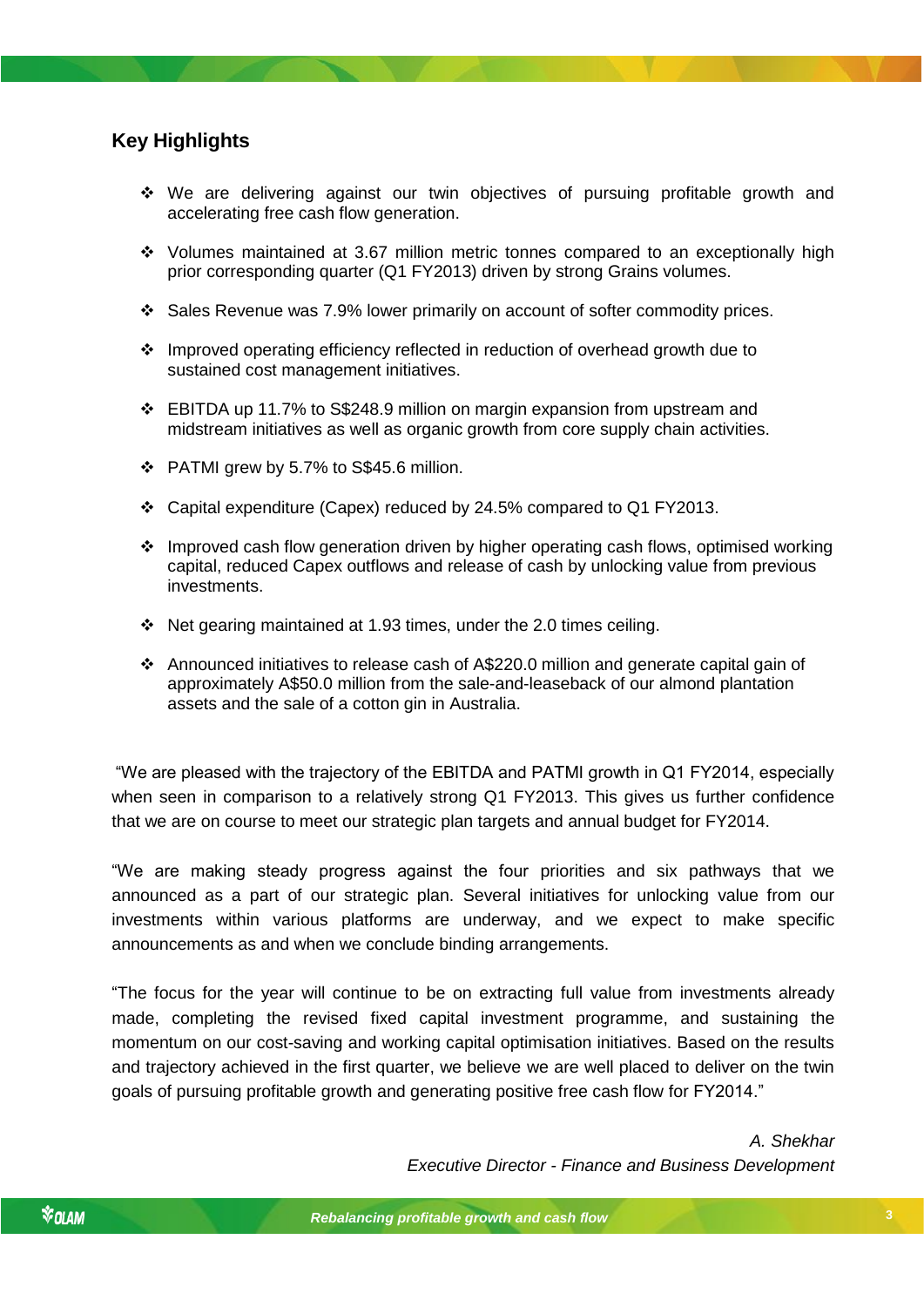# <span id="page-3-0"></span>**Strategic Plan Update**

Post our Strategy Review in April 2013, we announced a new strategic plan for the period FY2014-2016. The Review was particularly broad in its considerations as we actively consulted and considered feedback from both internal and external sources and various stakeholders. This exercise also reviewed past strategies and their impact on the business as well as changes in the macroeconomic landscape.

The review reaffirmed the value of our existing strategy of building a core global supply chain business while selectively integrating into high value upstream and mid/downstream segments. It further reinforced the belief in the attractive prospects for the agri-commodity sector and in the long-term value of our differentiated business model and strategy. At the same time, the review also established that we would benefit from rebalancing growth objectives with an increased focus on accelerating the generation of positive free cash flow on a sustained basis.

The key change envisaged in the 2013 Strategy Review was "Rebalancing profitable growth and cash flow" with the specific objective of generating positive free cash flow to firm by the end of FY2014 and to sustain this going forward. To this end, four key priorities were established and six pathways identified to achieve these priorities:

# **Key priorities:**

- 1. Accelerate free cash flow generation
- 2. Reduce gearing
- 3. Reduce complexity
- 4. Facilitate better understanding of Olam's business

# **Six pathways:**

- 1. Recalibrate pace of investments
- 2. Optimise balance sheet
- *Rebalancing profitable growth and cash flow* 3. Pursue opportunities for unlocking intrinsic value
- 4. Optimise shape of portfolio and reduce complexity
- 5. Improve operating efficiencies
- 6. Enhance stakeholder communication

We have made steady progress on each of the six pathways:

# **1. Recalibrate pace of investments**

In line with the plan, cash capex was reduced by 24.5% from S\$211.2 million in Q1 FY2013 to S\$159.5 million in Q1 FY2014.

# **2. Optimise balance sheet**

We announced the sale-and-leaseback of our Australian almond assets which will release cash of A\$200.0 million.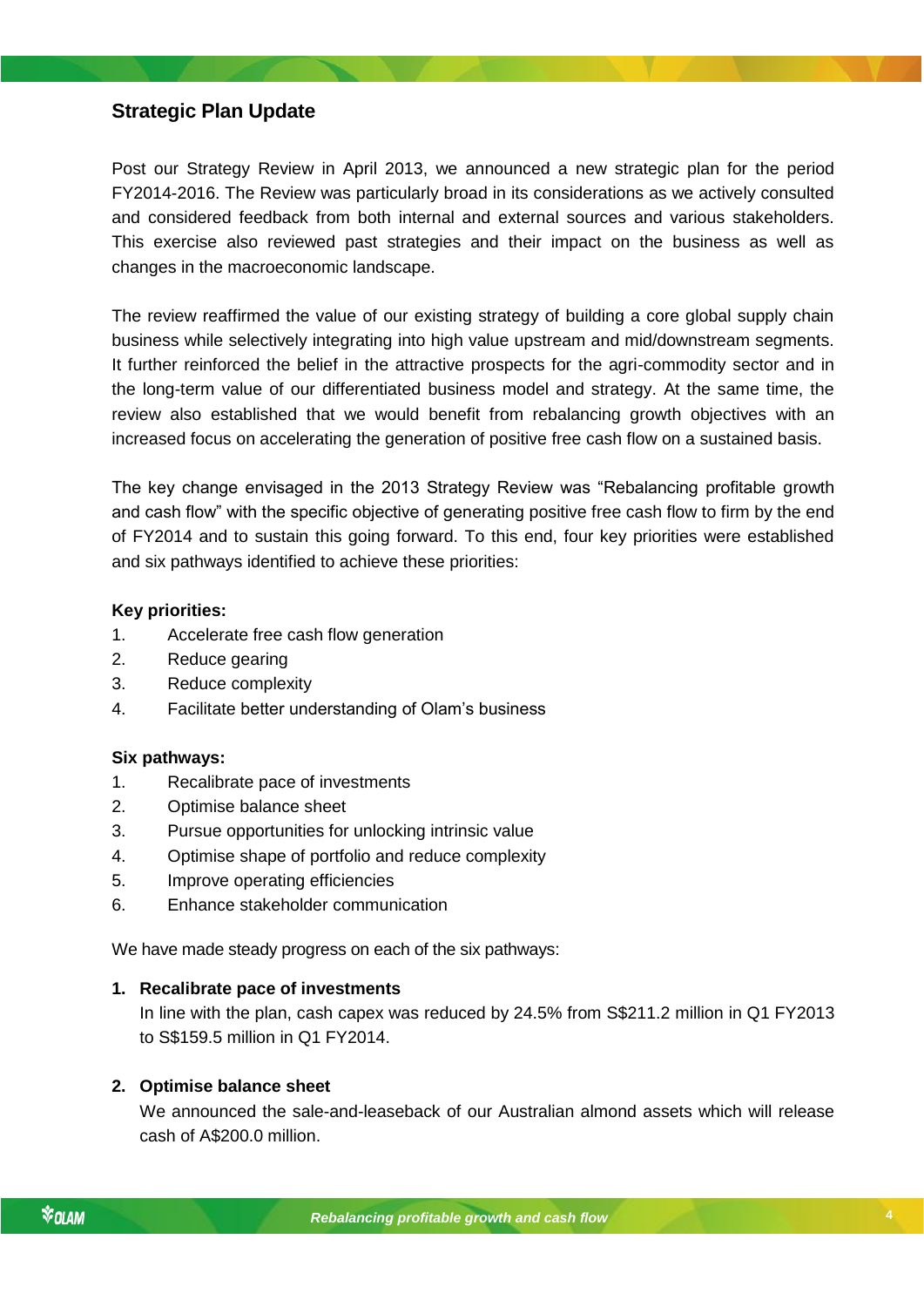# **3. Pursue opportunities for unlocking intrinsic value**

During Q1 FY2014, we received S\$25.1 million from the sale of 25.5% interest in our instant noodles business in Nigeria to Sanyo Foods of Japan. We also announced the sale of our cotton gin in Dirranbandi, Australia for A\$20.0 million. Together these transactions are expected to generate a capital gain of approximately S\$20.1 million.

## **4. Optimise shape of portfolio and reduce complexity**

Since the announcement of the strategic plan in April 2013, we have restructured 27 profit centres and 4 business platforms - Wood Products, Dairy, Sugar and CFS. This has helped us bring a sharper focus to these businesses and reduce operating costs.

## **5. Improve operating efficiencies**

We launched a Sustained Cost Management initiative which helped in reducing the rate of overhead growth despite costs from newly acquired companies. Overhead Expenses grew only 2.8% to S\$171.1 million in Q1 FY2014 from S\$166.4 million in Q1 FY2013.

## **6. Enhance stakeholder communication**

In order to facilitate a better understanding of Olam's business, we launched several initiatives including investor days for our Edible Nuts, Spices & Vegetable Ingredients, Grains and Packaged Foods businesses. We also organised a field visit to our operations in Nigeria and Gabon.

The introduction of this MD&A is one more step in the journey towards aiding the interpretation and analysis of our financial statements.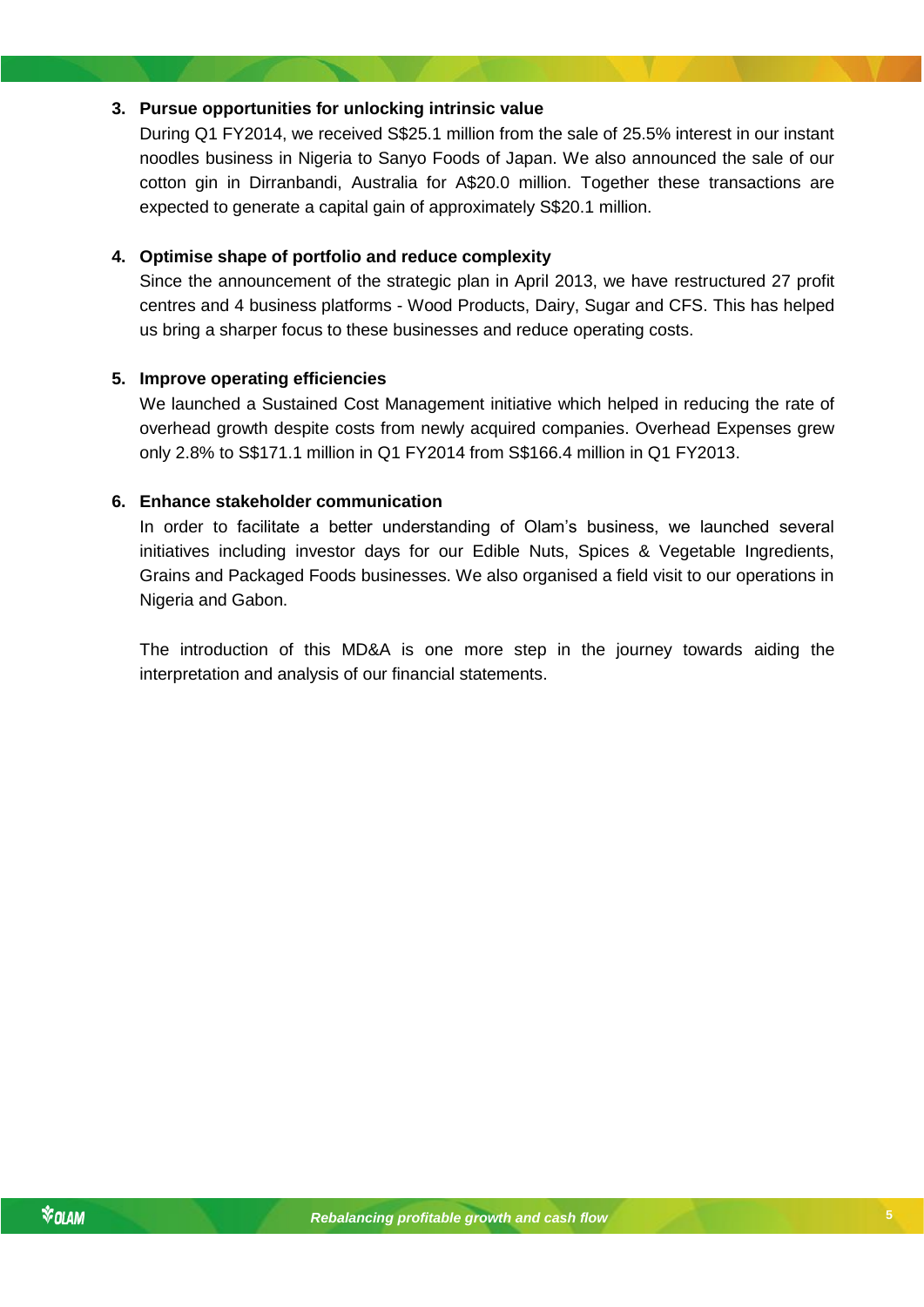# <span id="page-5-0"></span>**Summary of Financial and Operating Results**

|                  |           |           | SGD Mn   |
|------------------|-----------|-----------|----------|
|                  | Q1 FY2014 | Q1 FY2013 | % Change |
| Volume ('000 MT) | 3,668.7   | 3,680.6   | (0.3)    |
| Revenue          | 4,321.0   | 4,689.1   | (7.9)    |
| <b>EBITDA</b>    | 248.9     | 222.7     | 11.7     |
| <b>PAT</b>       | 43.2      | 41.8      | 3.4      |
| <b>PATMI</b>     | 45.6      | 43.2      | 5.7      |

<span id="page-5-1"></span>Profit and Loss Statement

Q1 FY2014 marked a good start to the year and we are well positioned as we move into our major operating seasons in the next two quarters. Sales Volume in Q1 FY2014 was maintained at 3.67 million metric tonnes with all business segments recording volume growth compared to the previous corresponding period with the exception of Food Staples & Packaged Foods, which was affected by lower volumes from the Grains and Rice businesses.

Lower commodity prices brought the Group's revenue down by 7.9% to S\$4.3 billion compared to Q1 FY2013. Volume and profit results are compared to a particularly strong Q1 FY2013, when a year-on-year 97.7% volume growth and 26.2% PATMI growth were recorded.

Despite the 7.9% revenue decline, Earnings Before Interest, Tax, Depreciation, and Amortisation (EBITDA), Olam's key metric for operating performance, grew 11.7% to \$248.9 million. This growth reflected margin improvement from our expansion into upstream and midstream activities, as well as the organic growth from the core supply chain business. PATMI increased 5.7% as EBITDA growth was partly offset by higher funding and depreciation and amortisation costs.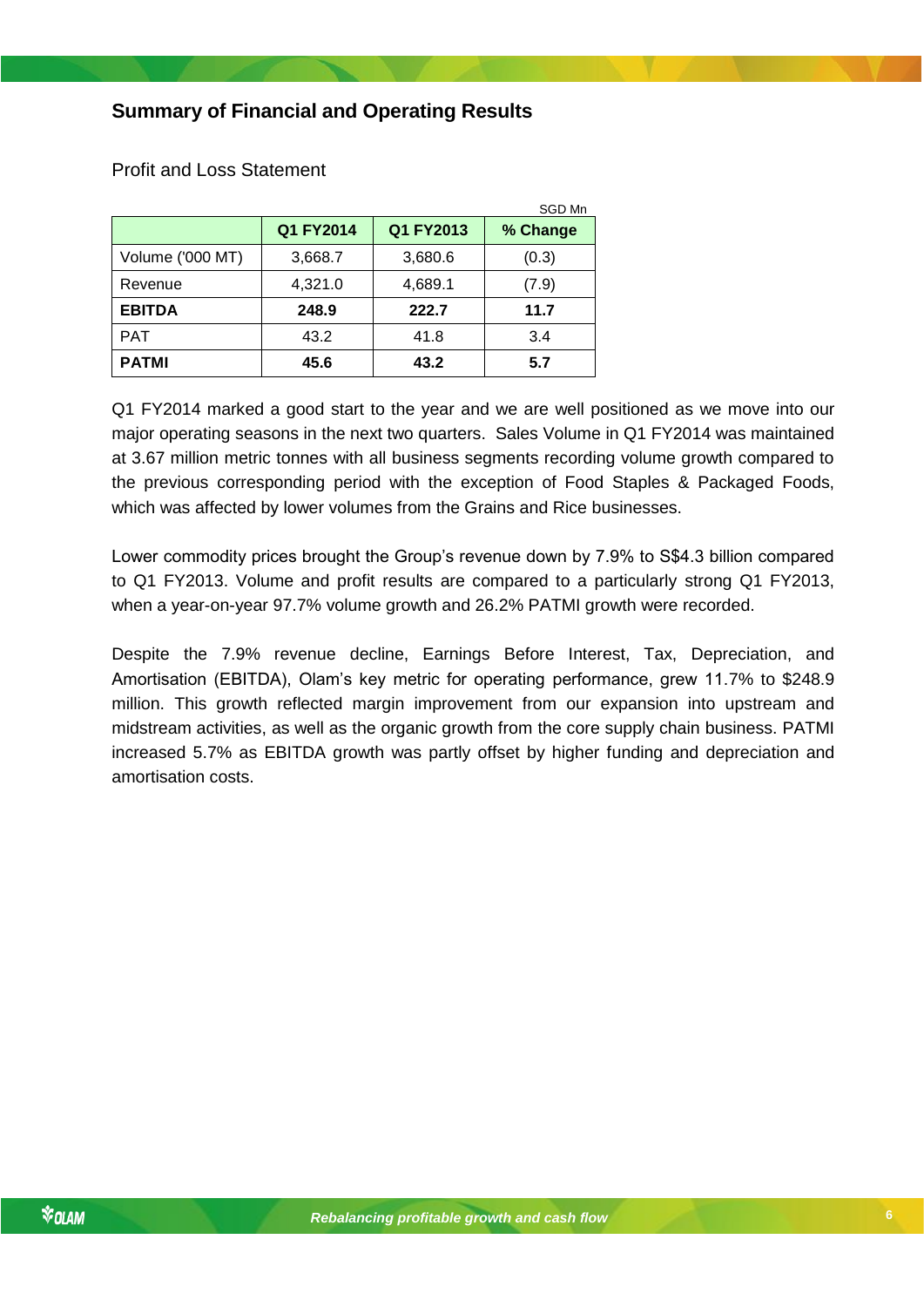<span id="page-6-0"></span>

|                           |           |               | SGD Mn  |
|---------------------------|-----------|---------------|---------|
|                           | Q1 FY2014 | <b>FY2013</b> | Change  |
| <b>Uses of Capital</b>    |           |               |         |
| <b>Fixed Capital</b>      | 5,568.1   | 5,453.7       | 114.4   |
| <b>Working Capital</b>    | 5,725.6   | 5,652.0       | 73.6    |
| Cash                      | 1,190.8   | 1,591.0       | (400.2) |
| Others                    | (48.5)    | (24.7)        | (23.8)  |
| Total                     | 12,436.0  | 12,672.0      | (236.0) |
| <b>Sources of Capital</b> |           |               |         |
| Equity & Reserves         | 3,798.9   | 3,765.0       | 33.9    |
| Non-controlling interests | 143.8     | 131.9         | 11.9    |
| Short term debt           | 3,004.1   | 2,965.6       | 38.5    |
| Long term debt            | 5,524.4   | 5,882.7       | (358.3) |
| Fair value reserve        | (35.2)    | (73.2)        | 38.0    |
| Total                     | 12,436.0  | 12,672.0      | (236.0) |

Our total assets of S\$12.4 billion were comprised of cash of S\$1.2 billion, working capital of S\$5.7 billion and long term fixed assets of S\$5.6 billion. These were funded by S\$3.8 billion of equity, S\$3.0 billion of short term debt and S\$5.5 billion of long term debt.

In May 2013, we announced the sale of a 25.5% interest in our instant noodles business in Nigeria to Sanyo Foods of Japan, who became our strategic partner for the Packaged Foods' noodles business. The completion of this transaction generated net cash of S\$25.1 million and capital gain of S\$14.2 million during the quarter. We are working on a number of other opportunities to release the intrinsic value inherent in many of our platforms.

*Rebalancing profitable growth and cash flow* Our net gearing (net debt to equity) remained unchanged at 1.93 times, remaining below the 2.0 times ceiling set in our strategic plan in April 2013.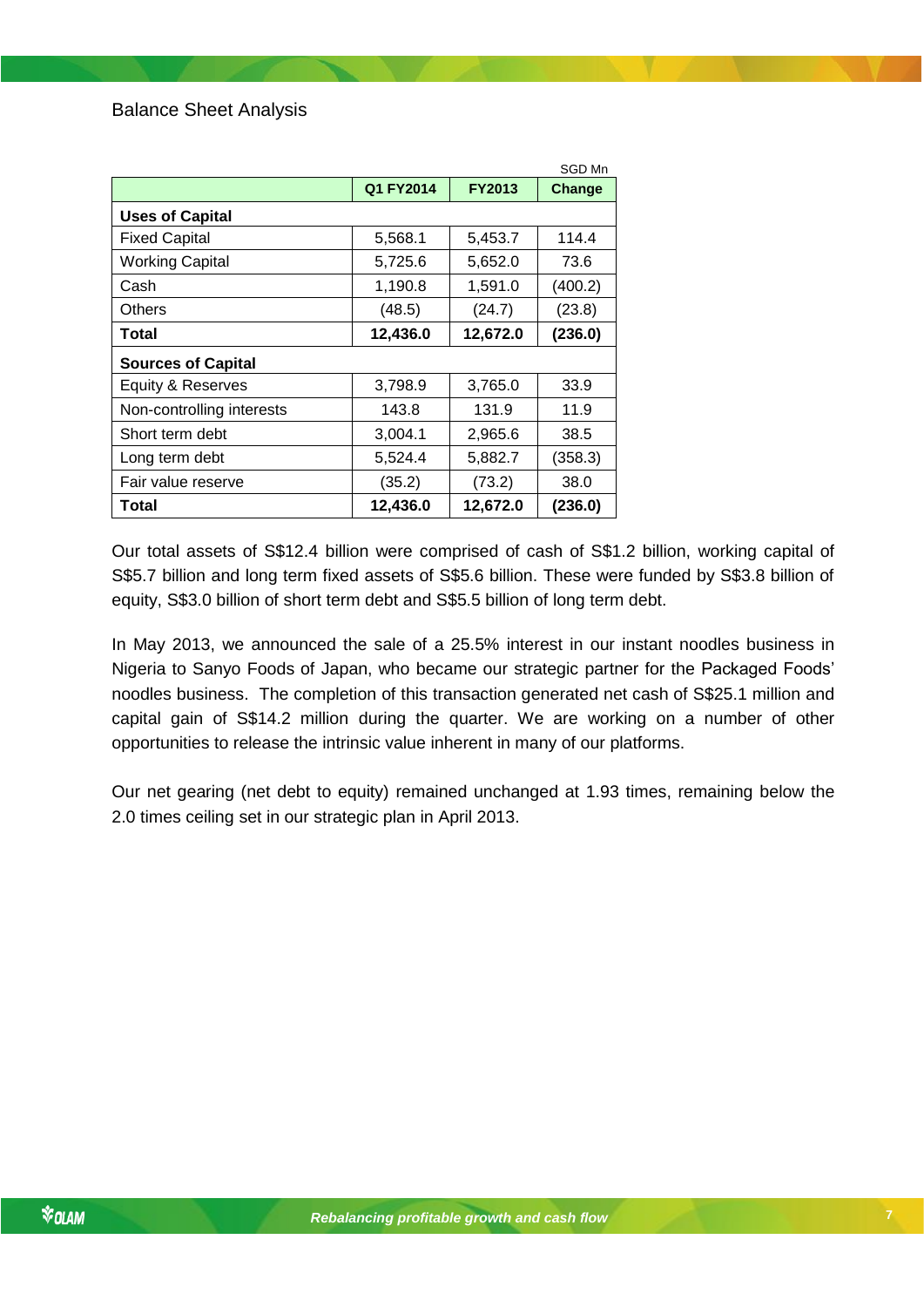<span id="page-7-0"></span>

| <b>Annual Cash Flow Summary</b>                | Q1 FY2014 | Q1 FY2013 | <b>FY2013</b> | $Y$ -o- $Y$ |
|------------------------------------------------|-----------|-----------|---------------|-------------|
| Operating Cash flow (before Interest &<br>Tax) | 252.8     | 208.9     | 1,073.8       | 43.9        |
| <b>Changes in Working Capital</b>              | (44.5)    | (702.9)   | (339.5)       | 658.4       |
| Tax paid                                       | (2.8)     | (1.6)     | (39.5)        | (1.2)       |
| <b>Net Operating Cash flow</b>                 | 205.5     | (495.6)   | 694.8         | 701.1       |
| Capex / Investments                            | (159.5)   | (211.2)   | (1,050.6)     | 51.7        |
| Free cash flow to firm (FCFF)                  | 46.0      | (706.8)   | (355.8)       | 752.8       |
| Net interest paid                              | (163.2)   | (137.5)   | (444.6)       | (25.7)      |
| Free cash flow to equity (FCFE)                | (117.2)   | (844.3)   | (800.4)       | 727.1       |

Olam generated positive free cash flow to firm (FCFF) of S\$46.0 million in Q1 FY2014 versus a negative FCFF of S\$706.8 million in Q1 FY2013. While free cash flow to equity (FCFE) was negative at S\$117.2 million, we registered a strong improvement of S\$727.1 million against the negative S\$844.3 million in Q1 FY2013.

These changes were driven by higher operating cash flow (before changes in working capital) of S\$252.8 million in Q1 FY2014 compared to S\$208.9 million in Q1 FY2013. The increase in operating cash flow resulted from growth in operating earnings as reflected in our EBITDA growth.

Softer commodity prices combined with a mix of various working capital optimisation initiatives, led to a nominal increase in working capital of S\$44.5 million during Q1 FY2014 compared to a working capital increase of S\$702.9 million in Q1 FY2013.

In line with our strategic plan, we reduced the pace of fixed capital investments to S\$159.5 million in Q1 FY2014 compared to S\$211.2 million in Q1 FY2013.

We remain on track to generate positive FCFF for FY2014, based on continued efforts to drive higher operating cash flow generation from existing businesses, selectively unlocking value from past investments, revised pace of fixed capital investments and expected changes in working capital on projected organic growth at current prices.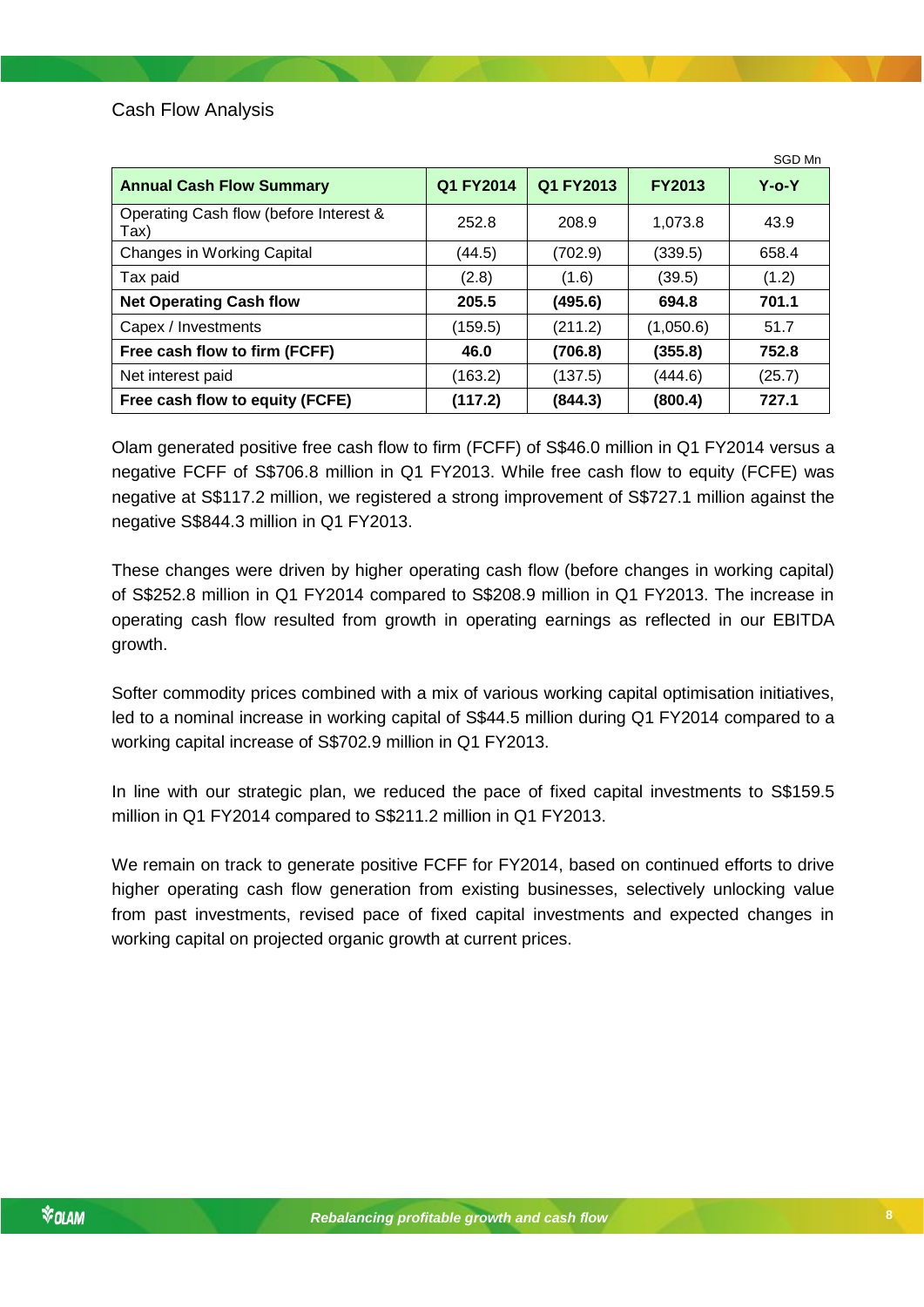<span id="page-8-0"></span>Detailed Financial Analysis

|                                                                        |           |           | SGD Mn   |
|------------------------------------------------------------------------|-----------|-----------|----------|
|                                                                        | Q1 FY2014 | Q1 FY2013 | % Change |
| <b>Volume ('000 MT)</b>                                                | 3,668.7   | 3,680.6   | (0.3)    |
| Revenue                                                                | 4,321.0   | 4,689.1   | (7.9)    |
| Other Income                                                           | 1.2       | 5.0       | (77.1)   |
| Cost of sales                                                          | (3,886.9) | (4,301.0) | (9.6)    |
| Overhead expenses                                                      | (171.1)   | (166.4)   | 2.8      |
| Other operating expenses                                               | (20.0)    | (16.4)    | 22.0     |
| Net gain from changes in fair<br>value of biological assets            | 3.3       | 10.1      | (67.1)   |
| Share of results from jointly<br>controlled entities and<br>associates | 1.4       | 2.3       | (38.1)   |
| <b>EBITDA</b>                                                          | 248.9     | 222.7     | 11.7     |
| <b>EBITDA %</b>                                                        | 5.8%      | 4.7%      |          |
| Depreciation & Amortisation                                            | (60.8)    | (43.9)    | 38.6     |
| <b>EBIT</b>                                                            | 188.1     | 178.8     | 5.2      |
| Net Finance costs                                                      | (137.1)   | (131.0)   | 4.7      |
| <b>PBT</b>                                                             | 51.0      | 47.8      | 6.6      |
| Taxation                                                               | (7.8)     | (6.0)     | 28.9     |
| <b>PAT</b>                                                             | 43.2      | 41.8      | 3.4      |
| PAT%                                                                   | 1.0%      | 0.9%      |          |
| Non-controlling interests                                              | (2.4)     | (1.3)     | 76.7     |
| <b>PATMI</b>                                                           | 45.6      | 43.2      | 5.7      |
| PATMI %                                                                | 1.1%      | 0.9%      |          |

The Q1 FY2014 results included the consolidation/share of results from Northern Coffee Corporation Limited (NCCL), Dehydro Foods, Acacia, Seda Solubles, PT Sumber and our joint venture with Sanyo Foods, as the acquisition or formation of these companies were completed after Q1 FY2013.

#### *Other Income*

Other Income was reduced by S\$3.8 million due to lower commissions and claims income recorded for the quarter.

#### *Cost of Sales*

Cost of Sales was lower in line with reduced revenue for the period.

#### *Overhead Expenses*

Despite the consolidation of overheads from newly acquired businesses, our Sustained Cost Management (SCM) initiatives are beginning to show results as Overhead Expenses grew only 2.8% to S\$171.1 million in Q1 FY2014 from S\$166.4 million in Q1 FY2013. We continue to extract operating leverage within and across our businesses and reduce costs as outlined in our strategic plan.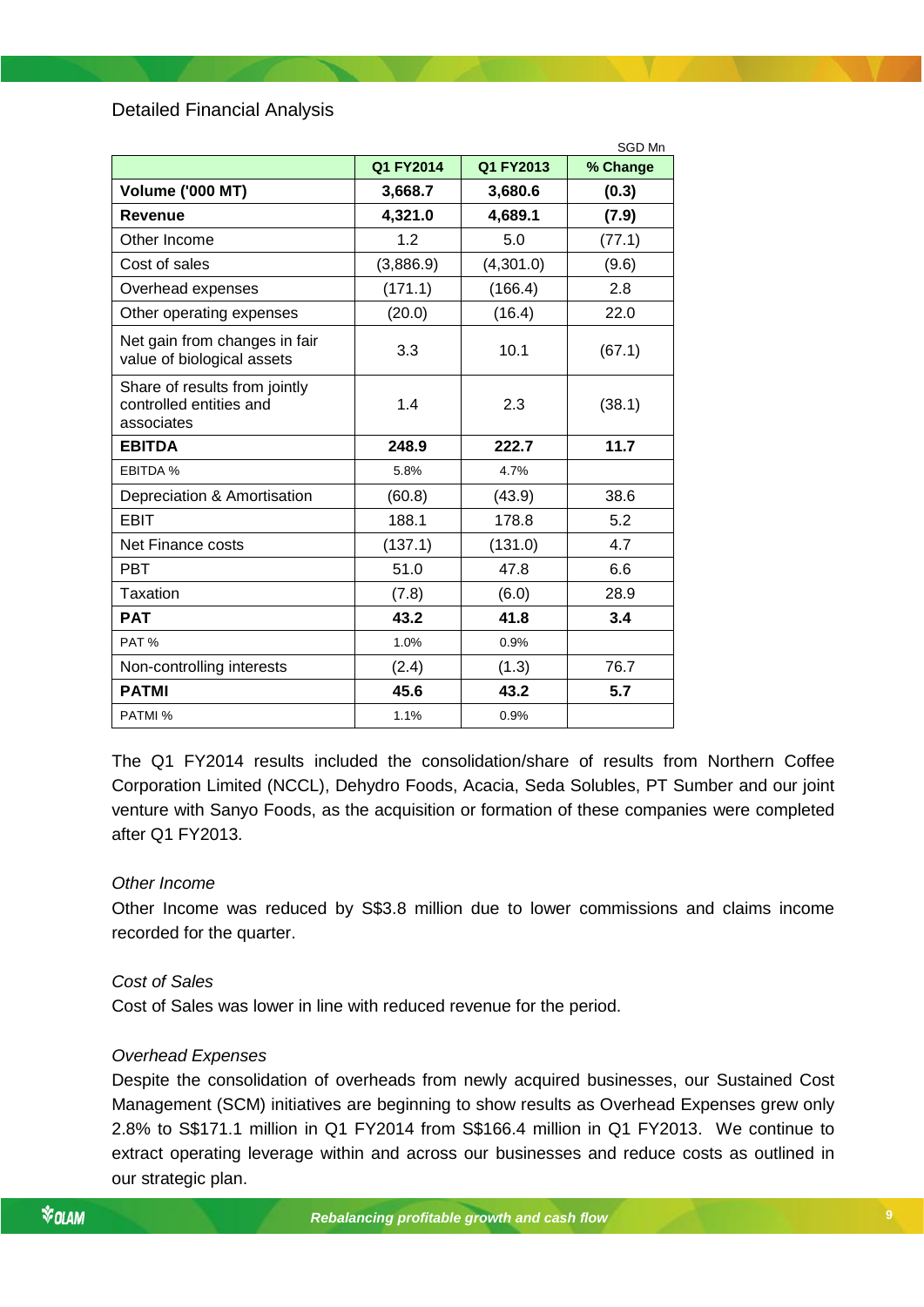# *Other Operating Expenses*

Other Operating Expenses increased by S\$3.6 million, primarily on account of larger unrealised foreign exchange losses $^1$  during the period.

## *Net Gain from Changes in Fair Value of Biological Assets*

There was a reduction in net gain from changes in fair value of biological assets from S\$10.1 million in Q1 FY2013 to S\$3.3 million in Q1 FY2014. There were no non-operational gains in these periods. Based on the current maturity profile of our biological assets, we expect a reduction in the net gain from fair value of biological assets for FY2014 compared to FY2013.

# *Share of Results from Jointly Controlled Entities and Associates*

Share of results from jointly controlled entities and associates declined from S\$2.3 million to S\$1.4 million, mainly due to lower contribution from Nauvu Investments (in SIFCA) as CPO and Rubber prices weakened. Nauvu's results are usually concentrated in the second half of the financial year with a larger portion booked in Q4 of the year. Open Country Dairy reported better results than in Q1 FY2013.

## *Depreciation & Amortisation*

Depreciation & Amortisation rose from S\$43.9 million in Q1 FY2013 to S\$60.8 million in Q1 FY2014, as invested fixed capital increased by approximately S\$1.1 billion between the two periods.

# *Finance Costs*

Finance costs increased from S\$131.0 million to S\$137.1 million, due to higher borrowings to support incremental Capex. Net debt increased from S\$7.0 billion in Q1 FY2013 to S\$7.3 billion in Q1 FY2014.

#### *Taxation*

*Rebalancing profitable growth and cash flow* Excluding any exceptional items, we anticipate a lower effective tax rate in FY2014 compared Tax expenses increased to S\$7.8 million in Q1 FY2014 versus S\$6.0 million in Q1 FY2013. to FY2013.

#### *Non-controlling Interest*

Non-controlling Interest consists mainly of the minority share of results from SEZ, Rusmolco and the Sanyo Foods joint venture. Q1 FY2014 recorded a S\$2.4 million loss, compared to a S\$1.3 million loss in Q1 FY2013 as Rusmolco in particular was impacted by unseasonal rain during the peak harvest period.

#### *Exceptional Items*

There were no exceptional items recorded in Q1 FY2014 and Q1 FY2013.

1

 $1$  Unrealised foreign exchange losses or gains arose due to changes in fair value of the underlying transactional forward currency contracts that are entered into for hedging against volatility in foreign currency exchange rates. No contract is used for trading purposes. When a forecasted sale occurs, the resultant foreign exchange gain or loss related to the change in foreign exchange rate between the time of purchase of goods and the time of sale of such goods will be booked in Cost of Sales. The fair value gain or loss booked in Other Operating Expenses in the prior period will be reversed.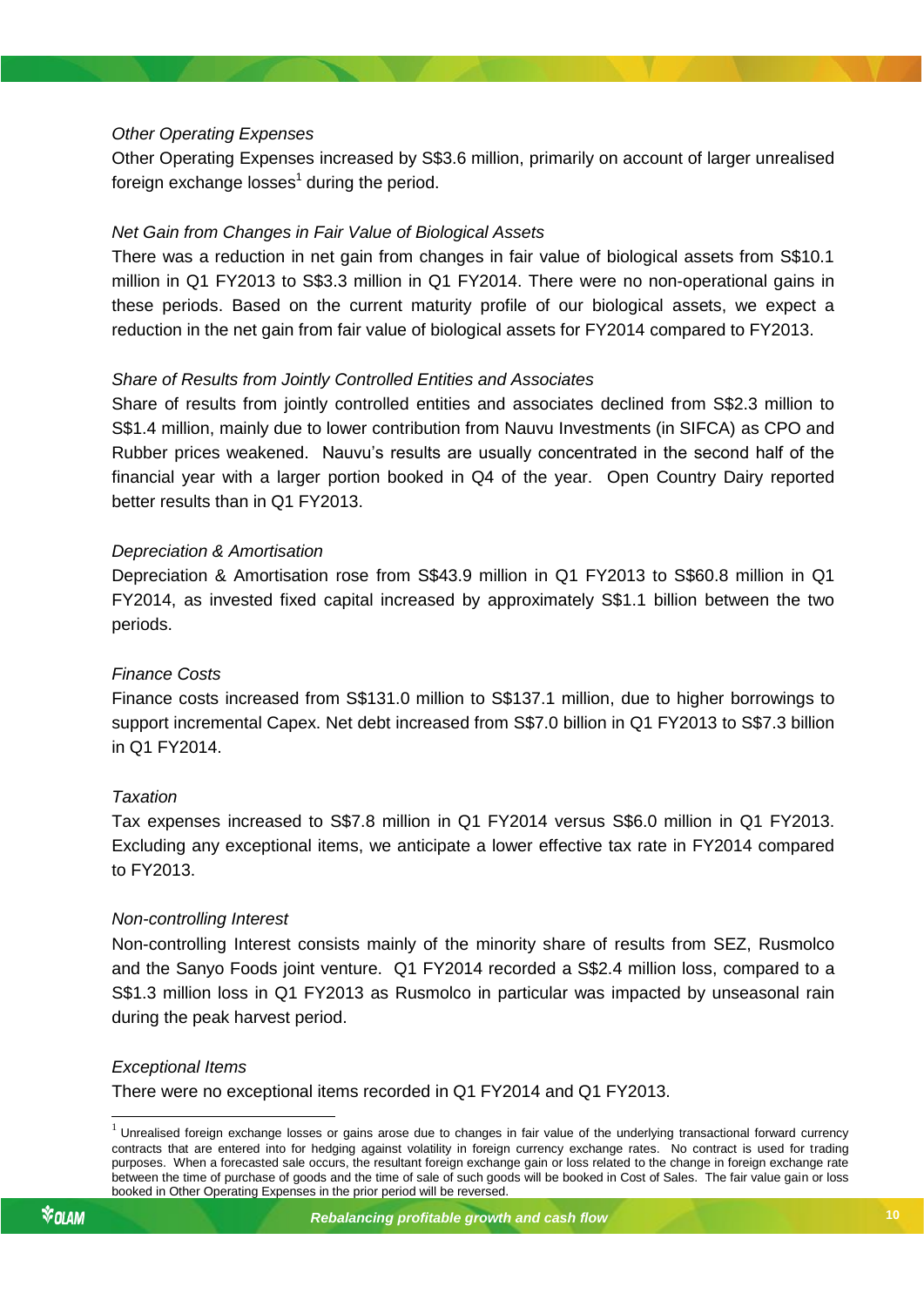# *Working Capital*

|                        |           |               | SGD Mn  |
|------------------------|-----------|---------------|---------|
|                        | Q1 FY2014 | <b>FY2013</b> | Change  |
| <b>Stock</b>           | 4,271.0   | 4,154.3       | 116.7   |
| Advance to suppliers   | 585.2     | 598.5         | (13.3)  |
| Receivables            | 2,201.4   | 2,372.9       | (171.5) |
| Trade creditors        | (1,765.9) | (1,748.0)     | (17.9)  |
| <b>Others</b>          | 433.9     | 274.3         | 159.6   |
| <b>Working Capital</b> | 5,725.6   | 5,652.0       | 73.6    |

*Others: Includes other current assets, changes to margin accounts with brokers and other current liabilities*

Overall working capital increased by S\$73.6 million during the quarter, mainly on account of higher inventories as we enter the peak procurement season (in Q2 and Q3). The increase was offset by a reduction in advances to suppliers and trade recievables, and an increase in trade creditors.

|                      |           |           |               | # of days   |
|----------------------|-----------|-----------|---------------|-------------|
|                      | Q1 FY2014 | Q1 FY2013 | <b>FY2013</b> | $Y$ -o- $Y$ |
| <b>Stock</b>         | 99        | 94        | 80            | 5           |
| Advance to suppliers | 13        | 6         | 11            |             |
| Receivables          | 46        | 32        | 41            | 14          |
| Trade creditors      | (41)      | (18)      | (33)          | (23)        |
| Total cash cycle     | 117       | 114       | 99            |             |

Our overall working capital cycle increased marginally from 114 days in Q1 FY2013 to 117 days in Q1 FY2014. The change was driven by an increase in our receivable cycle which reflects a larger share of bulk/tender business. However, this was more than offset by our ability to increase our creditor days by securing better supply terms. Stock days increased as we built our inventory position during the procurement season for shipments to be made in subsequent quarters.

# *Debt, Liquidity and Gearing*

|                                               |           |               | SGD Mn  |
|-----------------------------------------------|-----------|---------------|---------|
|                                               | Q1 FY2014 | <b>FY2013</b> | Change  |
| Gross debt                                    | 8.528.4   | 8.848.2       | (319.8) |
| Less: Cash                                    | 1,190.8   | 1,591.0       | (400.2) |
| Net debt                                      | 7,337.6   | 7,257.2       | 80.4    |
| Less: Readily marketable<br>inventories (RMI) | 3,485.2   | 3,373.3       | 111.9   |
| Less: Secured receivables                     | 1.697.3   | 1,822.4       | (125.1) |
| Adjusted net debt                             | 2,155.1   | 2,061.5       | 93.6    |
| Equity (before FV adj reserves)               | 3,798.9   | 3,765.0       | 33.9    |
| Net debt / Equity (Basic)                     | 1.93      | 1.93          |         |
| Net debt / Equity (Adjusted)                  | 0.57      | 0.55          | 0.02    |

Note: 81.6% of inventories were liquid, hedged and/or sold forward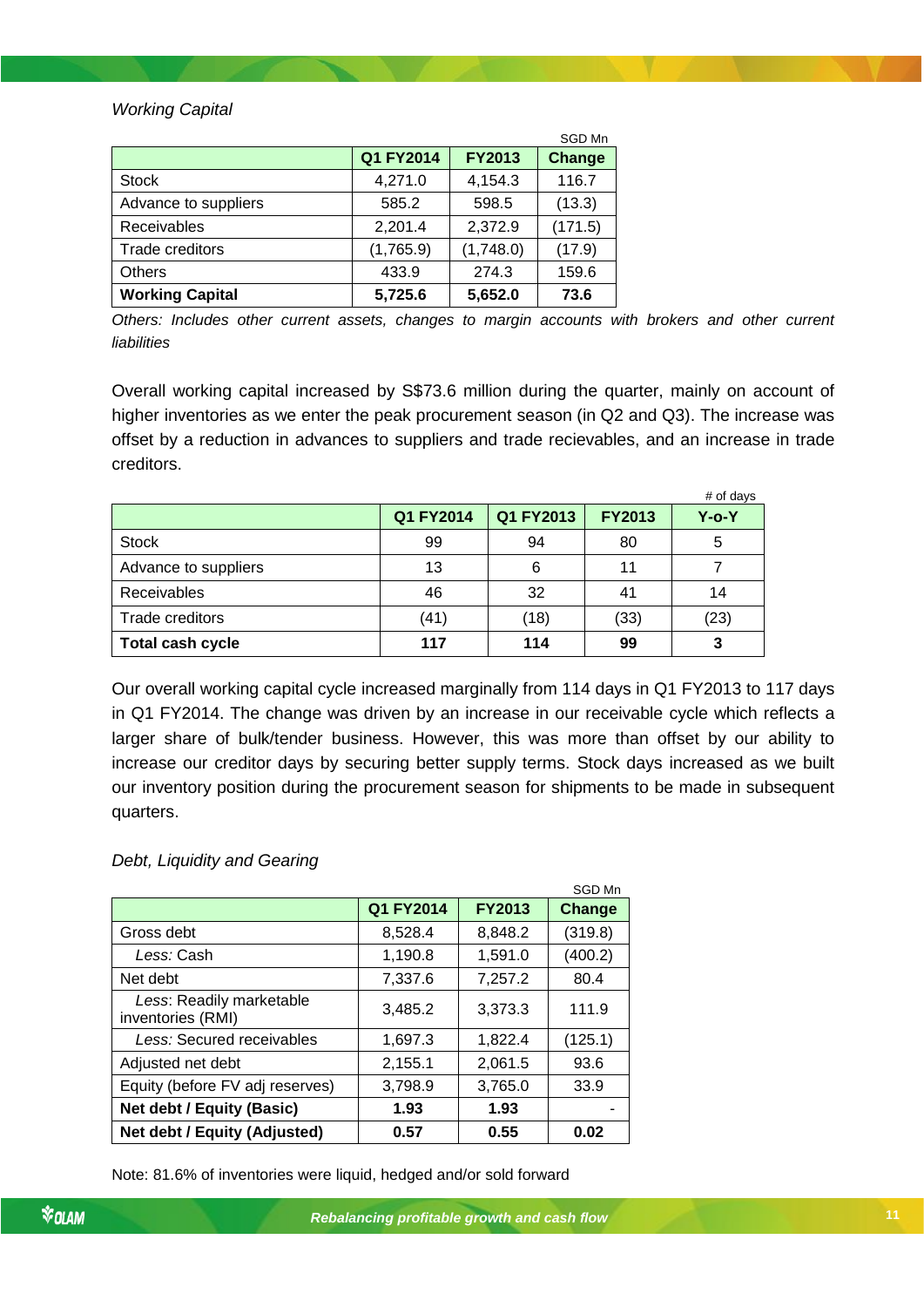We continued to proactively manage our debt portfolio by securing a five-year term loan of US\$120.0 million from the International Finance Corporation (IFC), as well as a three-year revolving credit facility of US\$400.0 million for Olam Holdings Partnership (USA). These issuances have provided for a majority of our re-financing requirements for FY2014.

Gross debt reduced by S\$319.8 million as we utilised fewer working capital lines and repaid our S\$250.0 million MTN during the quarter. Net debt increased marginally by S\$80.4 million during the quarter. Net gearing at 1.93 times as of Q1 FY2014 remained unchanged from FY2013, and stayed below the new 2.0 times target as set out in our strategic plan.

Of the S\$4.3 billion inventory position, approximately 81.6%, or S\$3.5 billion were RMI – readily marketable inventories that were liquid, hedged and/or sold forward, operating as near-cash assets on our balance sheet. In addition, of the S\$2.2 billion in trade receivables, approximately 77.1% were secured. Typically, at any given point, about 80-90% of inventory is hedged and/or sold forward and 60-70% of receivables are supported by letters of credit or documents through banks. Adjusting for RMI and secured receivables, our net gearing would be 0.57 times, reflecting the true indebtedness of our Company.

We maintained sufficient liquidity to meet our working capital and capital expenditure requirements with a total of S\$12.0 billion in available liquidity as of end-Q1 FY2014, including unutilised bank lines of S\$5.7 billion.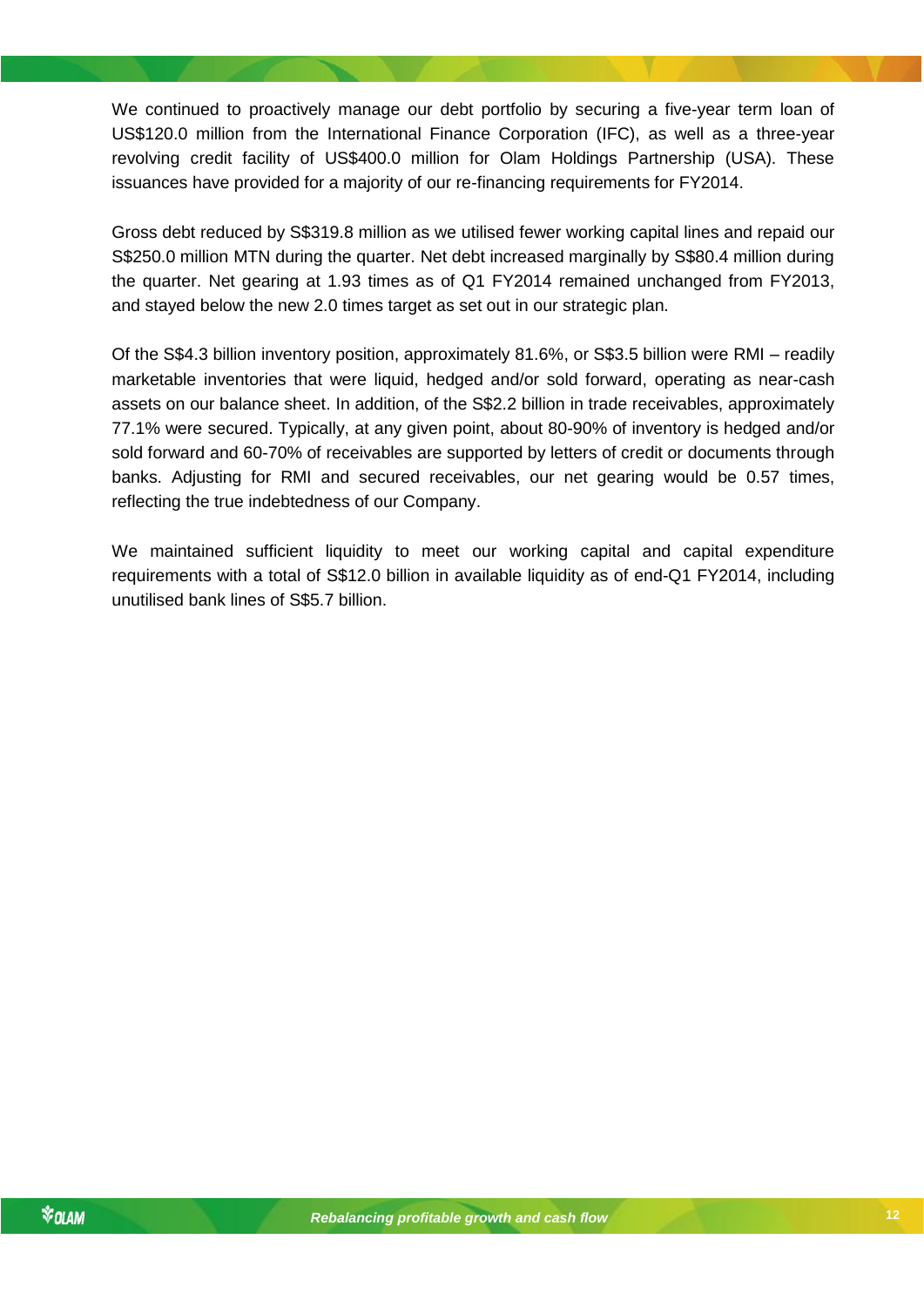# **Segmental Review and Analysis**

|                                                |                        |           |                |           |               |           |                              | SGD Mn        |
|------------------------------------------------|------------------------|-----------|----------------|-----------|---------------|-----------|------------------------------|---------------|
|                                                | Sales Volume ('000 MT) |           | <b>Revenue</b> |           | <b>EBITDA</b> |           | <b>Invested Capital (IC)</b> |               |
|                                                | Q1 FY2014              | Q1 FY2013 | Q1 FY2014      | Q1 FY2013 | Q1 FY2014     | Q1 FY2013 | Q1 FY2014                    | <b>FY2013</b> |
| Edible Nuts, Spices &<br>Vegetable Ingredients | 456.3                  | 419.9     | 760.5          | 585.4     | 99.4          | 79.4      | 3,407.8                      | 3,375.8       |
| Confectionery & Beverage<br>Ingredients        | 314.9                  | 309.8     | 921.5          | 1,262.0   | 53.4          | 46.4      | 2,015.0                      | 2,141.1       |
| Food Staples & Packaged<br>Foods               | 2,527.0                | 2,597.3   | 1,710.7        | 1,914.7   | 87.6          | 82.3      | 3,613.5                      | 3,308.0       |
| <b>Food Category</b>                           | 3,298.2                | 3,327.0   | 3,392.7        | 3,762.1   | 240.4         | 208.1     | 9,036.3                      | 8,824.9       |
| Industrial Raw Materials (IRM)                 | 370.5                  | 353.6     | 927.9          | 926.6     | 16.8          | 12.7      | 1,948.0                      | 2,103.2       |
| <b>Commodity Financial Services</b><br>(CFS)   | N.A.                   | N.A.      | 0.4            | 0.4       | (8.3)         | 1.9       | 5.6                          | 1.5           |
| <b>Non-Food Category</b>                       | 370.5                  | 353.6     | 928.3          | 927.0     | 8.5           | 14.6      | 1,953.6                      | 2,104.7       |
| <b>Total</b>                                   | 3,668.7                | 3,680.6   | 4,321.0        | 4,689.1   | 248.9         | 222.7     | 10,989.9                     | 10,929.6      |

<span id="page-12-0"></span>Q1 FY2014 IC excludes Gabon Fertiliser Project's fixed capital of S\$141.2 million (FY2013: S\$106.0 million)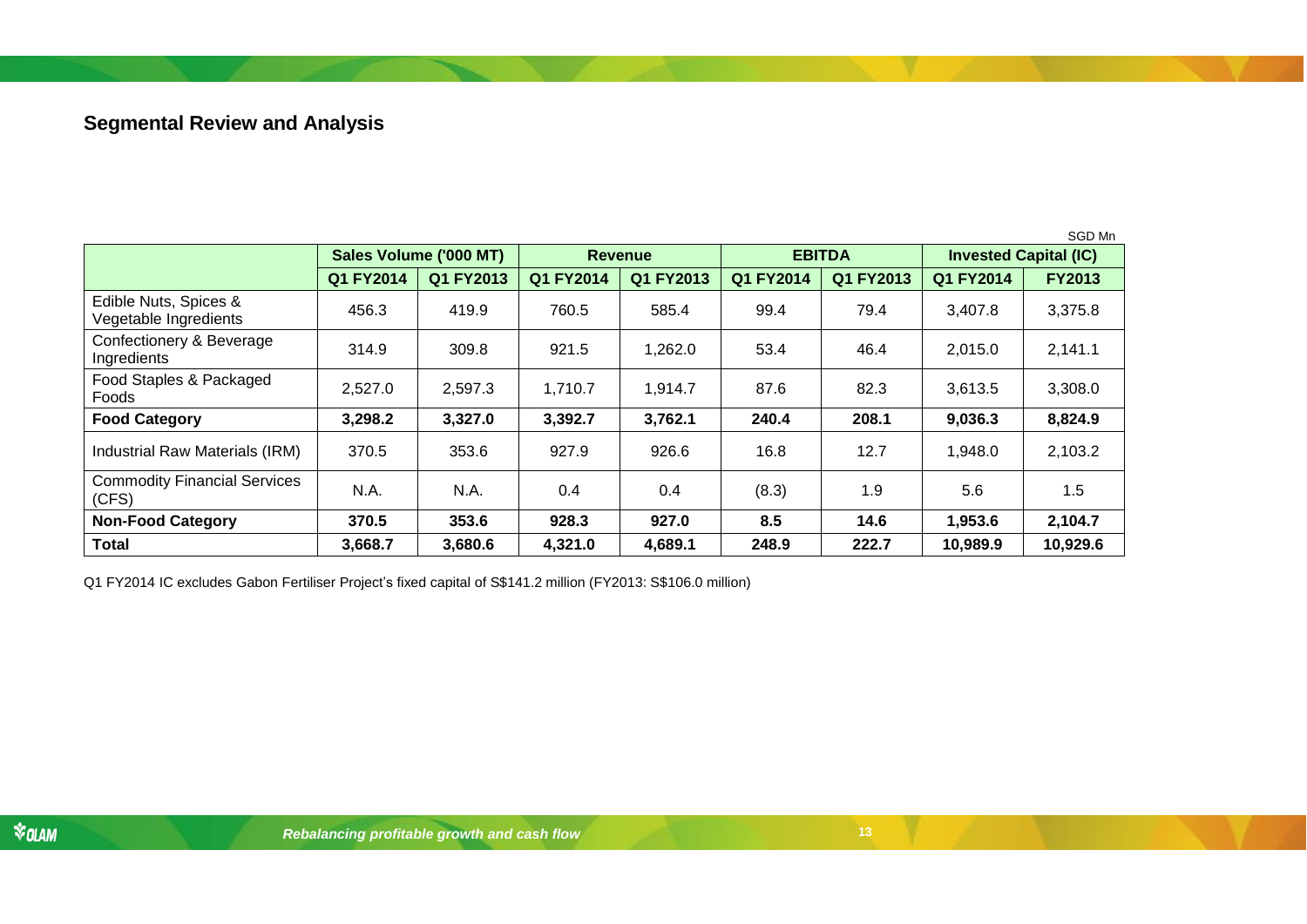## *Edible Nuts, Spices & Vegetable Ingredients*

The Edible Nuts, Spices & Vegetable Ingredients segment registered a year-on-year volume growth of 8.7%, revenue growth of 29.9% and EBITDA growth of 25.2% in Q1 FY2014.



The almond business was a key driver of growth in segment volumes, revenues and EBITDA as the business benefitted from higher upstream volumes and favourable trading conditions. Compared to the previous year, we also recorded an improvement in the performance of the US tomato processing business through the normalisation of inventory levels and an improvement in selling prices as the market moved out of a global oversupply situation. The US vegetable ingredients business also started the year better than expected.

Invested capital in the segment increased by S\$32.0 million mainly on account of higher working capital deployed in the business compared to Q4 FY2013. We carried a larger volume of almond inventories at higher prices; this quarter also marked the main procurement season for our vegetable ingredients business in the US and the hazelnut business in Turkey.

#### *Confectionery & Beverage Ingredients*

The Confectionery & Beverage Ingredients segment recorded marginal growth in volume of 1.6%, although revenue declined by 27.0% because of a steep decline in coffee prices compared to the previous corresponding quarter.

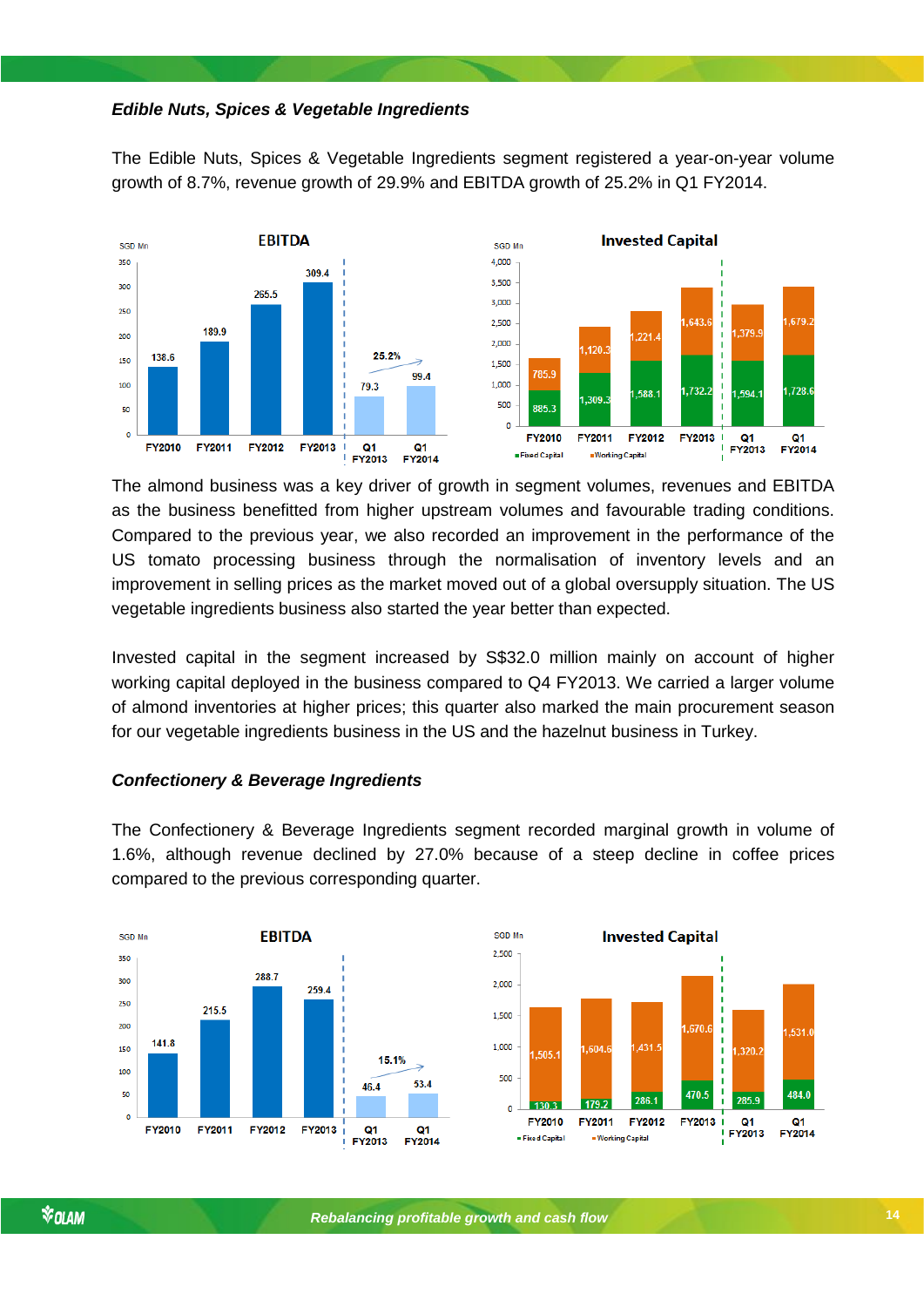The Cocoa business had a good start to the year, although the main procurement season in the major origins has yet to start. Coffee seasons will come in Q2 and Q3. The unusually low coffee prices are likely to place some margin pressure on our Coffee business, particularly in the Arabica origins.

Despite flat volumes, EBITDA grew by 15.1%, led by higher contribution from our upstream and midstream investments, notably from the organic soluble Coffee plant in Vietnam. The integration of Seda Solubles also progressed well. Our Cocoa processing plant in Cote d'Ivoire is expected to be completed in December 2013 and commence trial production in Q3 FY2014.

Invested capital in the segment was reduced by S\$126.1 million, driven mainly by softer coffee prices.

We will continue to invest in upstream Cocoa and Coffee plantations as well as midstream Cocoa processing and soluble Coffee manufacturing, which are expected to be the main drivers of EBITDA growth in the segment over the plan period.

# *Food Staples & Packaged Foods*

Food Staples & Packaged Foods segment volumes declined marginally by 2.7% mainly due to lower Grains and Rice volumes, although these were partially offset by higher volumes from Palm trading and Packaged Foods in West Africa.



EBITDA grew by 6.4% largely due to better performance from our flour mills, the Nigerian Packaged Foods business and the Indonesian Sugar refinery. Rice margins were lower versus Q1 FY2013 when we had recorded a one-time favourable impact of a change in import duty in Nigeria. Although dairy prices improved, the upstream Dairy business continued to face operational challenges leading to lower than expected milk production in both Rusmolco and NZFSU. The agricultural harvest in Russia is underway and is expected to deliver higher yields, but lower quality of grains and dairy feed, due to unseasonal rain during the harvest period.

Invested capital increased by S\$305.5 million during the quarter, mainly due to higher working capital deployed for Grains procurement in Russia and Ukraine, Rice inventories in Nigeria,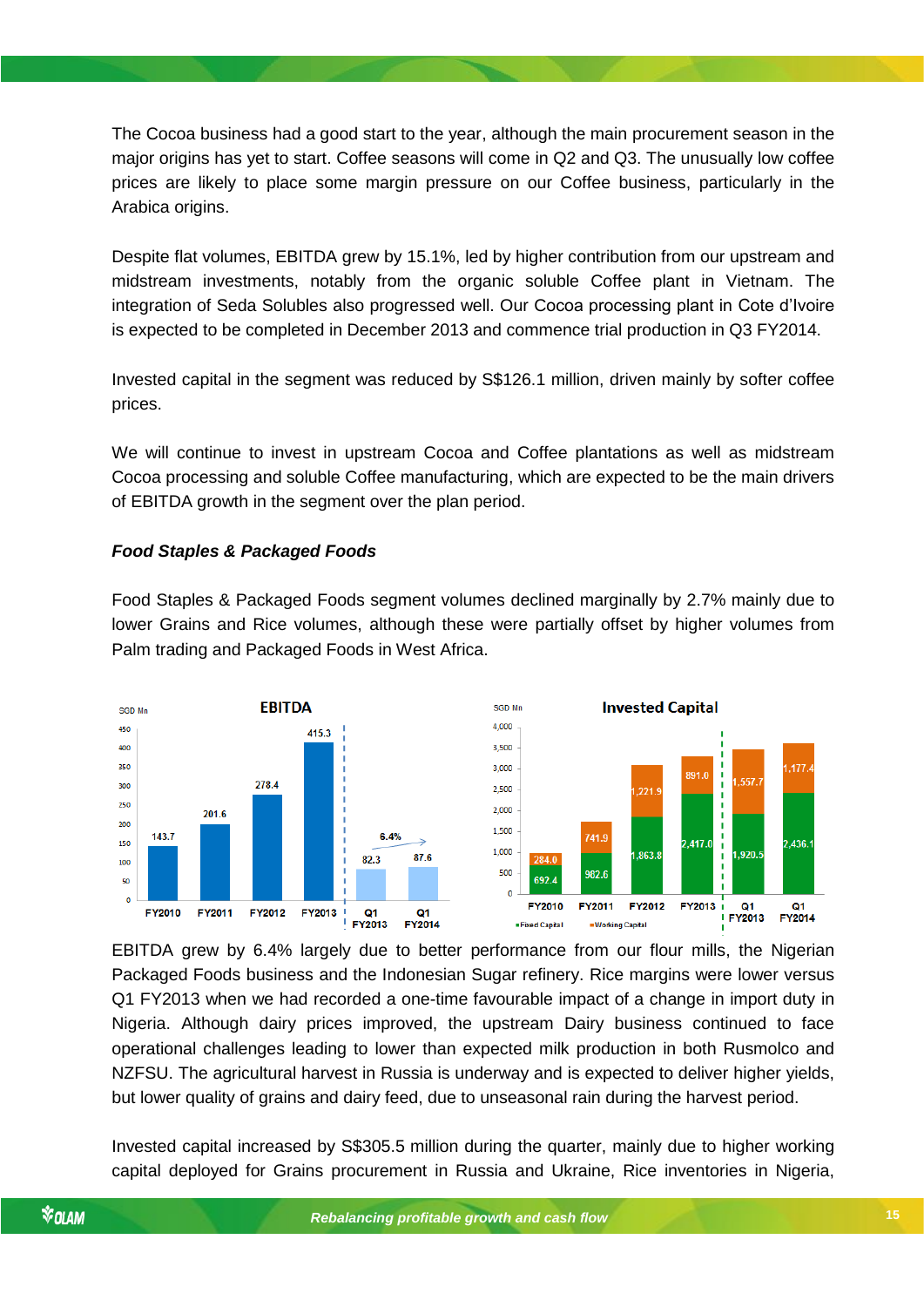Packaged Foods business in Ghana and Nigeria and the Dairy supply chain business, which saw a marked increase in volume and higher selling prices.

During the quarter we received S\$25.1 million from Sanyo Foods for the completion of the sale of the minority stake in our Packaged Foods' noodle business as announced earlier.

#### *Industrial Raw Materials*

The Industrial Raw Materials segment saw a volume growth of 4.8% while turnover remained flat. The Cotton business registered good volume growth, while Wood Products and Fertiliser volumes were lower than the previous corresponding quarter.



EBITDA grew by 32.3%, driven mainly by improvements in both volume and margins in the Cotton business. We were successful in reducing our overheads, particularly in Wood Products, by restructuring parts of the business in view of sluggish demand for hardwoods in our key destination markets.

*Rebalancing profitable growth and cash flow* Gabon (SEZ and Rubber) and Republic of Congo (Wood Products). Overall invested capital was reduced by S\$155.2 million. Lower Cotton inventories led to a reduction in working capital, while fixed capital investments increased mainly in our projects in

#### *Commodity Financial Services*

The CFS business registered an EBITDA loss of S\$8.3 million. While the fund management business got off to a steady start, the market-making and volatility trading division incurred an operating loss. Both the fund management and marketing-making/volatility trading parts of the business have been restructured after the strategic review.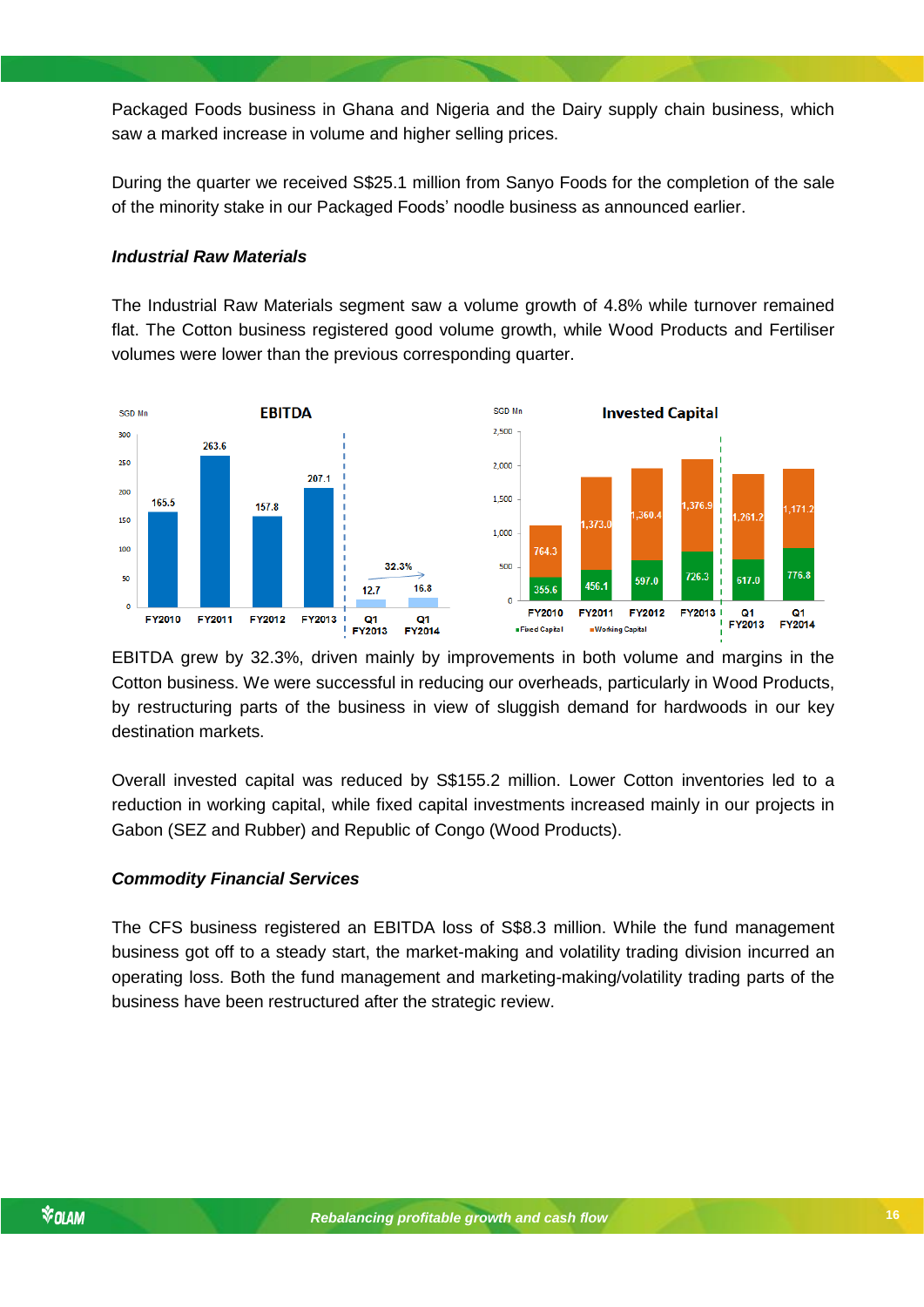# <span id="page-16-0"></span>**Recent Developments**

In line with our strategy to unlock value and redeploy capital in higher growth areas, we recently announced the sale of our Dirranbandi cotton gin in Queensland to Cubbie Ginnery Pty Ltd for A\$20.0 million.

We also announced the sale-and-leaseback of our almond plantation assets in Australia for A\$200.0 million. Together, these transactions are expected to release incremental cash of A\$220.0 million and generate a net capital gain of approximately A\$50.0 million. Besides generating incremental cash flow, the transactions are also expected to enhance returns, particularly in the Australian almond operations.

Both the above transactions are expected to be completed by Q3 FY2014, subject to customary closing conditions.

# <span id="page-16-1"></span>**Outlook**

The Company's diversified portfolio with leadership positions in many of its segments provides a resilient platform to navigate the uncertainties in the global markets. Given the momentum seen in Q1 FY2014 on executing the Company's strategy, we remain confident about delivering both earnings growth and generating positive FCFF for the full year FY2014.

. . . .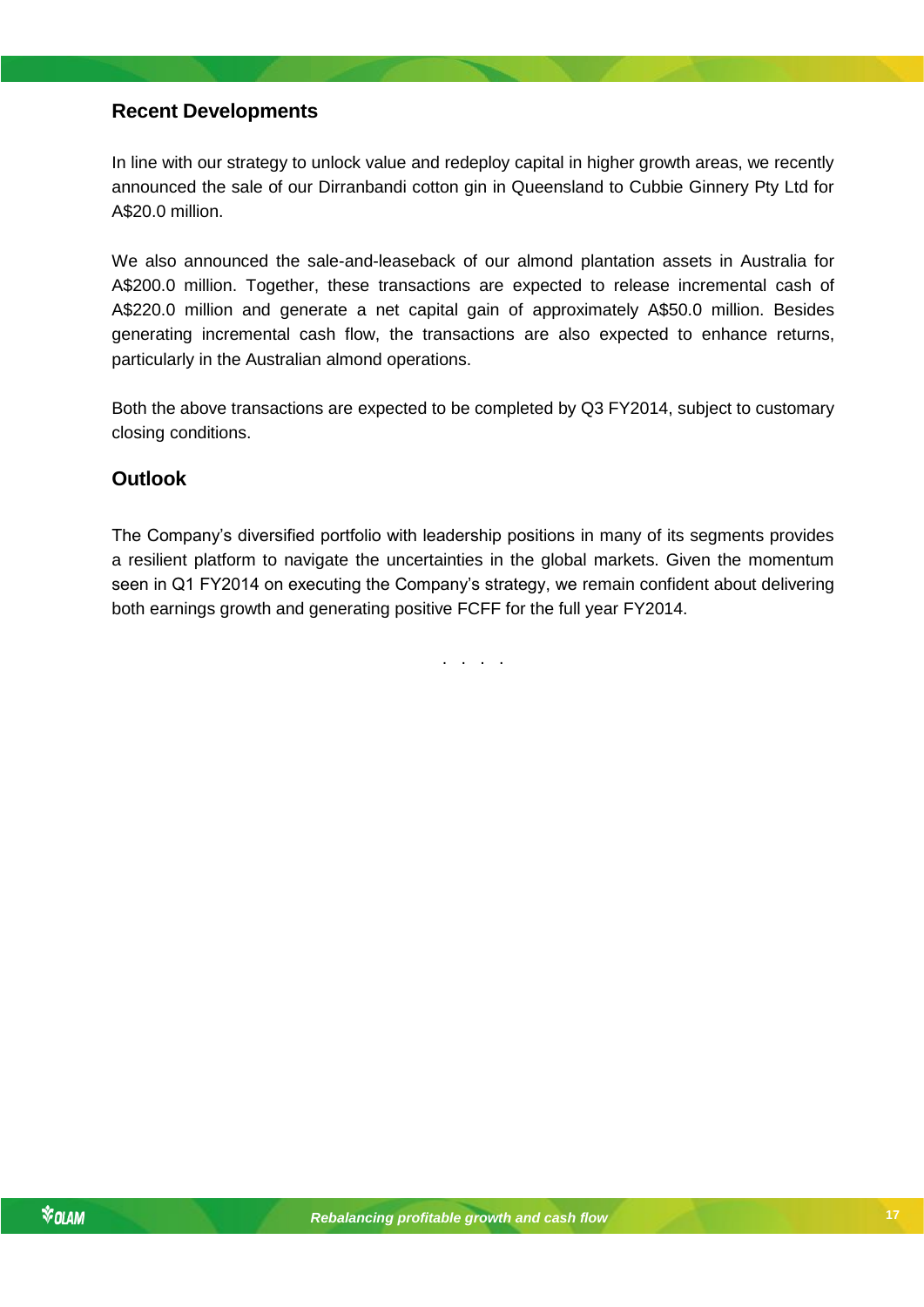# <span id="page-17-0"></span>**Annexure: Business Description**

# <span id="page-17-1"></span>**Business Model and Strategy**

Olam's business is built on a strong foundation as a fully integrated supply chain manager and processor of agricultural products and food ingredients, with operations across 16 platforms in 65 countries. As a supply chain manager, Olam is engaged in the sourcing of a wide range of agricultural commodities from the producing countries and the processing, warehousing, transporting, shipping, distributing and marketing of these products right up to the factory gate of our customers in the destination markets. We also manage risk at each stage of the supply chain. From our inception in 1989, we have evolved from a single country, single product trader to a multi-country, multi-product supply chain manager.

In that process of evolution and development, the Olam business model has grown both in depth as well as breadth, pursuing selected value chain adjacencies which both complement and enhance our core supply chain model.

#### **Business model evolution**

The evolution of our business model over recent years has led us to develop new competencies as we pursued our strategic goals, including the capabilities to identify, execute and integrate attractive acquisition opportunities in selected countries, and within or adjacent to our core value chain activities. Successfully completed transactions have addressed opportunities in the upstream (plantation and farming), midstream (manufacturing/ processing) and downstream parts of the value chain.

Building on existing and new capabilities, we have expanded upstream selectively into plantation ownership and management (perennial crops), farming (annual crops), dairy farming and forest concessions management. These opportunities, both organic and inorganic, have been pursued in countries that have a comparative advantage to produce these commodities relatively better and at relatively lower costs on a sustainable basis.

#### **Selective investments across the value chain**

*Rebalancing profitable growth and cash flow* Pursuit of this strategy has led us to invest selectively in almond orchards in Australia and California, peanut farming in Argentina, Coffee plantation in Laos, Ethiopia, Tanzania, Zambia and Brazil, Rice farming in Nigeria and Mozambique, Palm and Rubber plantations in Africa, Dairy farming in Uruguay and Russia, and the development of tropical hard wood forest concessions in The Republic of Congo (ROC), Gabon and Mozambique.

Similarly, in the midstream part of the value chain, we have pursued initiatives in value-added processing and manufacturing activities, such as mechanical processing of cashews in Cote d'Ivoire and Nigeria, hazelnut processing in Turkey, spice grinding in Vietnam, soluble Coffee manufacturing in Vietnam and Spain, Cocoa processing in Cote d'Ivoire and Nigeria and wheat milling in Nigeria and Ghana.

Downstream progress has been reflected in the initiatives completed in Packaged Foods distribution in West Africa and building our own consumer brands in the food category, which capitalises on our intimate knowledge of African markets, operations, brands, and consumers. This downstream activity also builds on capabilities in the management of food supply chains and on the common distribution pipeline that we have built for related commodity products (including Rice, Sugar, wheat flour and Dairy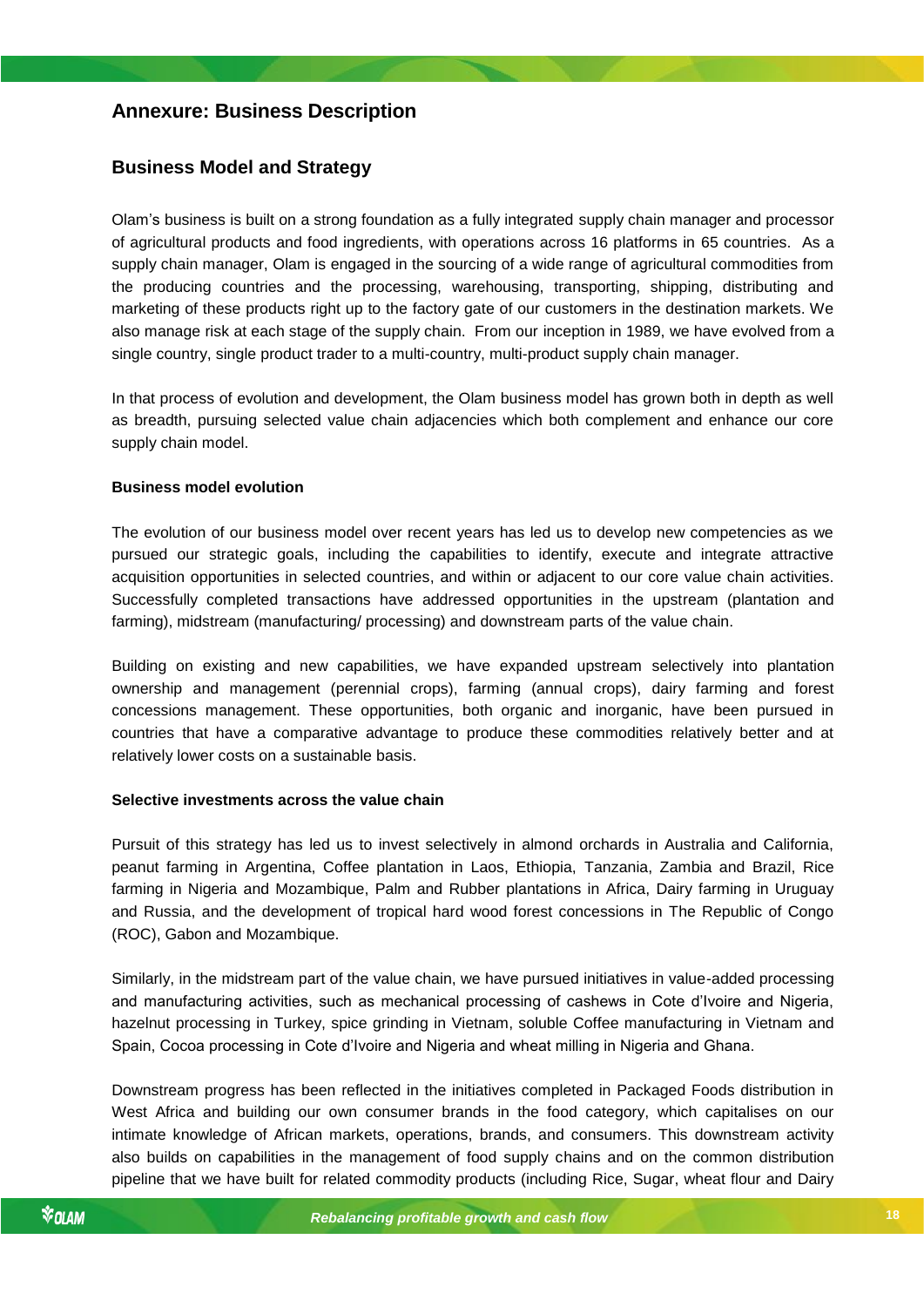products) in West Africa. Initiatives in this segment include biscuits and candy manufacturing and downstream distribution in Nigeria and Ghana, juice and dairy beverages in Nigeria, instant noodles, seasonings, tomato paste distribution in Nigeria and selective West African markets.

In addition, Olam has diversified into new businesses which build on latent assets and capabilities developed over the last 24 years. The Commodity Financial Services business (CFS) benefits from our deep understanding of both commodity and financial markets, as well as from our capabilities in and knowledge of leading-edge risk management practices. We entered into a joint venture with the government of Gabon to develop a Special Economic Zone (SEZ) which entailed the creation of an integrated industrial park with a focus on the timber processing industry. One significant new growth initiative is the proposed manufacturing of fertiliser in Gabon, which will capitalise on our extensive grower and supplier base in various producing countries around the West Africa region for distribution.

#### **A responsible approach to business**

Corporate responsibility and sustainability has always been an essential part of our way of doing business. In addition to our longstanding adherence to documented standards, we have also recently established an Olam Livelihood Charter, and continue to work both on our own and with selected expert partners to advance our objectives in this area.

#### **A unique and entrepreneurial culture**

One of the major factors that sets Olam apart is our unique culture: we think and act as owner-managers, focused both on the realisation of short-term results and the creation of long-term value for our stakeholders. A fully aligned organisational structure, culture and long-term compensation system fully support these objectives.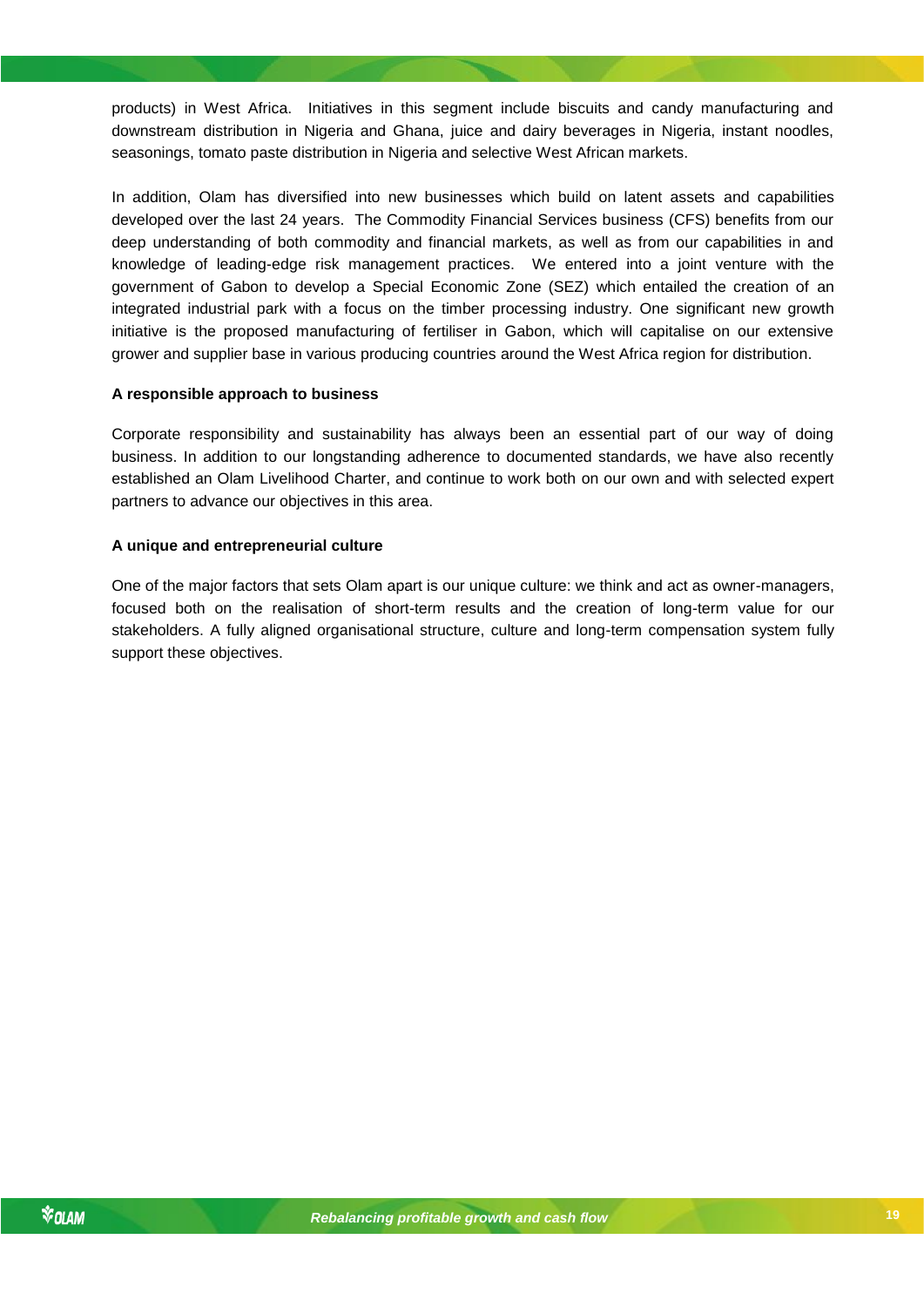# <span id="page-19-0"></span>**Business Segmentation and Reporting**

We organise Olam's operations into five business segments and three value chain segments for reporting purposes. The distribution of the 16 platforms across the business segments and the activities across the value chain segments are given below:

| <b>5 Business Segments</b>                              | <b>16 Platforms</b>                                               |  |  |  |
|---------------------------------------------------------|-------------------------------------------------------------------|--|--|--|
|                                                         | 1)<br>Edible Nuts (cashew, peanuts, almonds, hazelnuts and        |  |  |  |
| <b>Edible Nuts, Spices &amp; Vegetable</b>              | sesame)                                                           |  |  |  |
| Ingredients (formerly known as                          | 2)<br>Spices & Vegetable Ingredients (including onion, garlic,    |  |  |  |
| <b>Edible Nuts, Spices &amp; Beans)</b>                 | and tomato)                                                       |  |  |  |
|                                                         |                                                                   |  |  |  |
| <b>Confectionery &amp; Beverage</b>                     | 3)<br>Cocoa                                                       |  |  |  |
| Ingredients                                             | Coffee<br>4)                                                      |  |  |  |
|                                                         |                                                                   |  |  |  |
|                                                         | 5)<br>Rice                                                        |  |  |  |
|                                                         | 6)<br><b>Sugar and Natural Sweeteners</b>                         |  |  |  |
|                                                         | 7)<br>Grains (including wheat, corn and barley)                   |  |  |  |
| <b>Food Staples &amp; Packaged Foods</b>                | Palm                                                              |  |  |  |
|                                                         | 9)<br>Dairy                                                       |  |  |  |
|                                                         | 10) Packaged Foods                                                |  |  |  |
|                                                         |                                                                   |  |  |  |
|                                                         | 11) Natural Fibres (cotton and wool)                              |  |  |  |
|                                                         | 12) Wood Products                                                 |  |  |  |
| <b>Industrial Raw Materials (IRM)</b>                   | 13) Rubber                                                        |  |  |  |
|                                                         | 14) Fertiliser supply chain                                       |  |  |  |
|                                                         | 15) Special Economic Zone (SEZ)                                   |  |  |  |
|                                                         |                                                                   |  |  |  |
|                                                         | 16) Commodity<br>Financial<br>(Market-making,<br>Services<br>risk |  |  |  |
| <b>Commodity</b><br><b>Financial</b><br><b>Services</b> | solutions<br>commodity<br>management<br>and<br>funds              |  |  |  |
| (CFS)                                                   | management)                                                       |  |  |  |
|                                                         |                                                                   |  |  |  |

| <b>3 Value Chain Segments</b>                           | <b>Value Chain Activity</b>                                                                                                                                                                                |
|---------------------------------------------------------|------------------------------------------------------------------------------------------------------------------------------------------------------------------------------------------------------------|
| <b>Supply Chain (including value</b><br>added services) | Includes all activities connected with origination, sourcing,<br>primary processing, logistics, trading, marketing (including<br>VAS) and risk management of agricultural products and the<br>CFS business |
| <b>Upstream</b>                                         | Includes all activities relating to farming (annual row crops),<br>plantations (perennial tree crops), Dairy farming and forest<br>concessions                                                             |
| <b>Midstream &amp; Downstream</b>                       | Includes all activities relating to secondary processing, contract<br>manufacturing, branded distribution, private label activities and<br><b>SEZ</b>                                                      |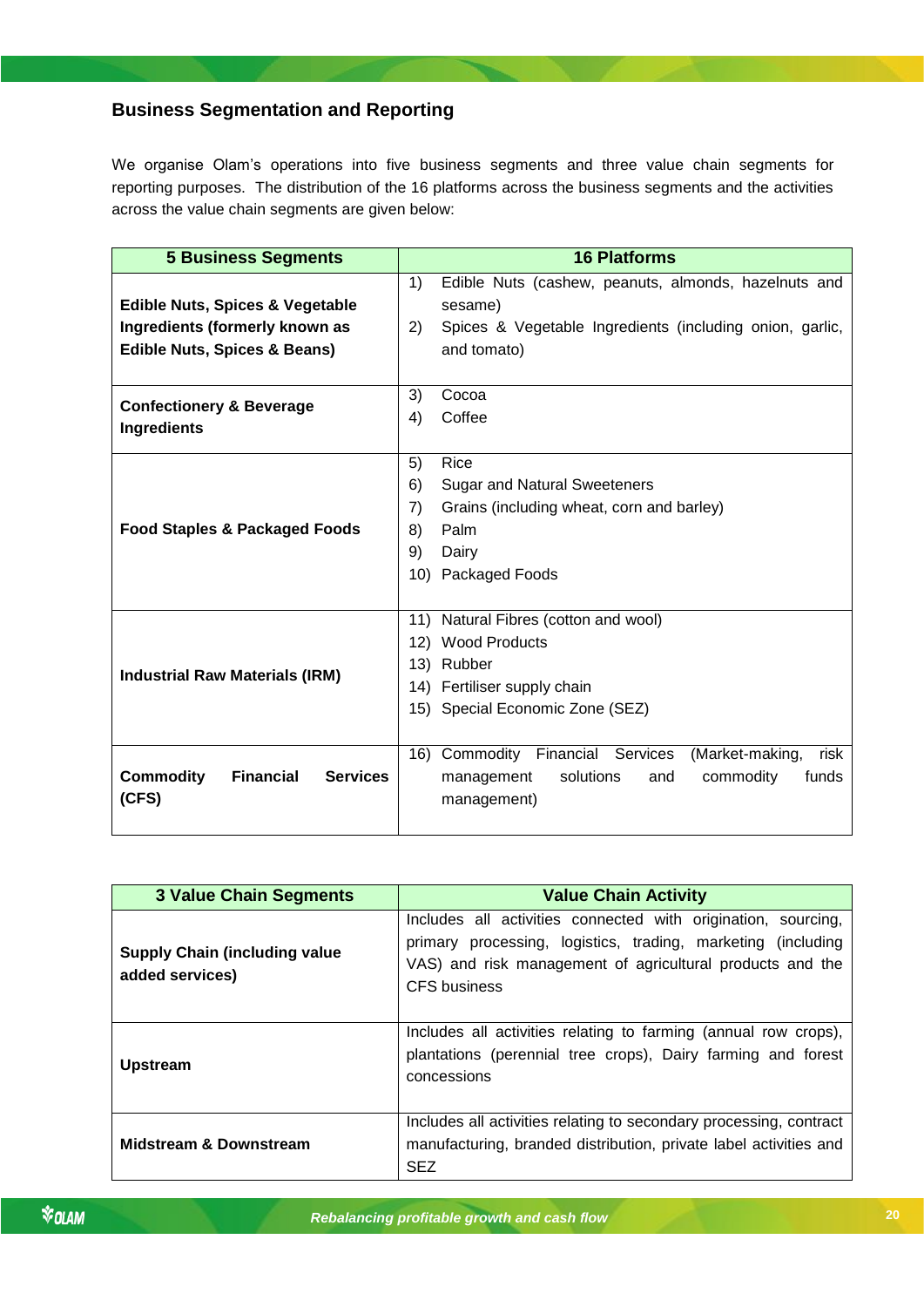The production of agricultural products is seasonal in nature. The seasonality of the products in our global portfolio depends on the location of the producing country. The harvesting season for most of the agricultural products for countries situated in the northern hemisphere generally falls between October and March. Countries in the southern hemisphere have harvesting seasons between April and September. It is also not unusual to experience both delays, as well as early starts, to the harvesting seasons in these countries in a particular year, based on weather patterns. In addition to an early or delayed harvesting season, the precise timing and size of arrivals of these products can also vary based on the farmers' selling decisions; these are mainly a function of the farmers' view on prices and inventory holding capacity. The majority of our origins are located in the northern hemisphere. Consequently, our earnings tend to be relatively higher in the Second Half of the Financial Year (January to June) compared to the First Half of the Financial Year (July to December). Based on this seasonality, we have observed the distribution of our earnings in prior periods follow the schedule below:

| Q1          | Q2         | $1St$ Half | Q3          | Q4         | $2^{nd}$ Half |
|-------------|------------|------------|-------------|------------|---------------|
| July - Sept | Oct - Dec  | July – Dec | Jan - March | Apr – June | Jan – June    |
| $5 - 10\%$  | $25 - 30%$ | $30 - 40%$ | $35 - 40%$  | $25 - 30%$ | $60 - 70%$    |

# <span id="page-20-0"></span>**Key Definitions**

The definitions for the financial terms used in the MD&A are as follows:

**Sales Volume:** Includes proportionate share of volumes from jointly controlled entities and associates and there are no associated volumes for CFS and SEZ platforms

**Revenue**: Sale of goods and services

**Other Income**: Includes sale of scrap materials, gain on sale of assets, commissions and claims income, fair value gain on investment held for trading, negative goodwill and other non-recurring, exceptional items

*Rebalancing profitable growth and cash flow* measurement of derivative assets **Cost of Sales**: Cost of goods sold, shipping and logistics, commissions and claims expenses, net

**Overhead Expenses**: Employee benefit costs, manufacturing overheads, travel expenses and other direct expenses

**Other Operating Expenses**: Unrealised foreign exchange gain/loss and other expenses

**Net gain from changes in fair value of biological assets:** Includes both operational and nonoperational (due to changes in the fair value model) changes in the fair value of biological assets

**Exceptional Items**: One-off, non-recurring items, including negative goodwill and related transaction costs, gain/loss on sale of assets/business and associated tax impact, gain/loss on buyback of bonds, impairment loss, non-operational gain/loss from changes in fair value of biological assets, business restructuring expenses. These items may fall within Other Income, Cost of Sales, Overhead Expenses or Other Operating Expenses lines.

**Operational PATMI**: Profit After Tax and Minority Interest (PATMI) excluding exceptional items

**EBITDA**: Earnings Before Interest, Tax, Depreciation and Amortisation (EBITDA) which includes minority interest and excludes exceptional items